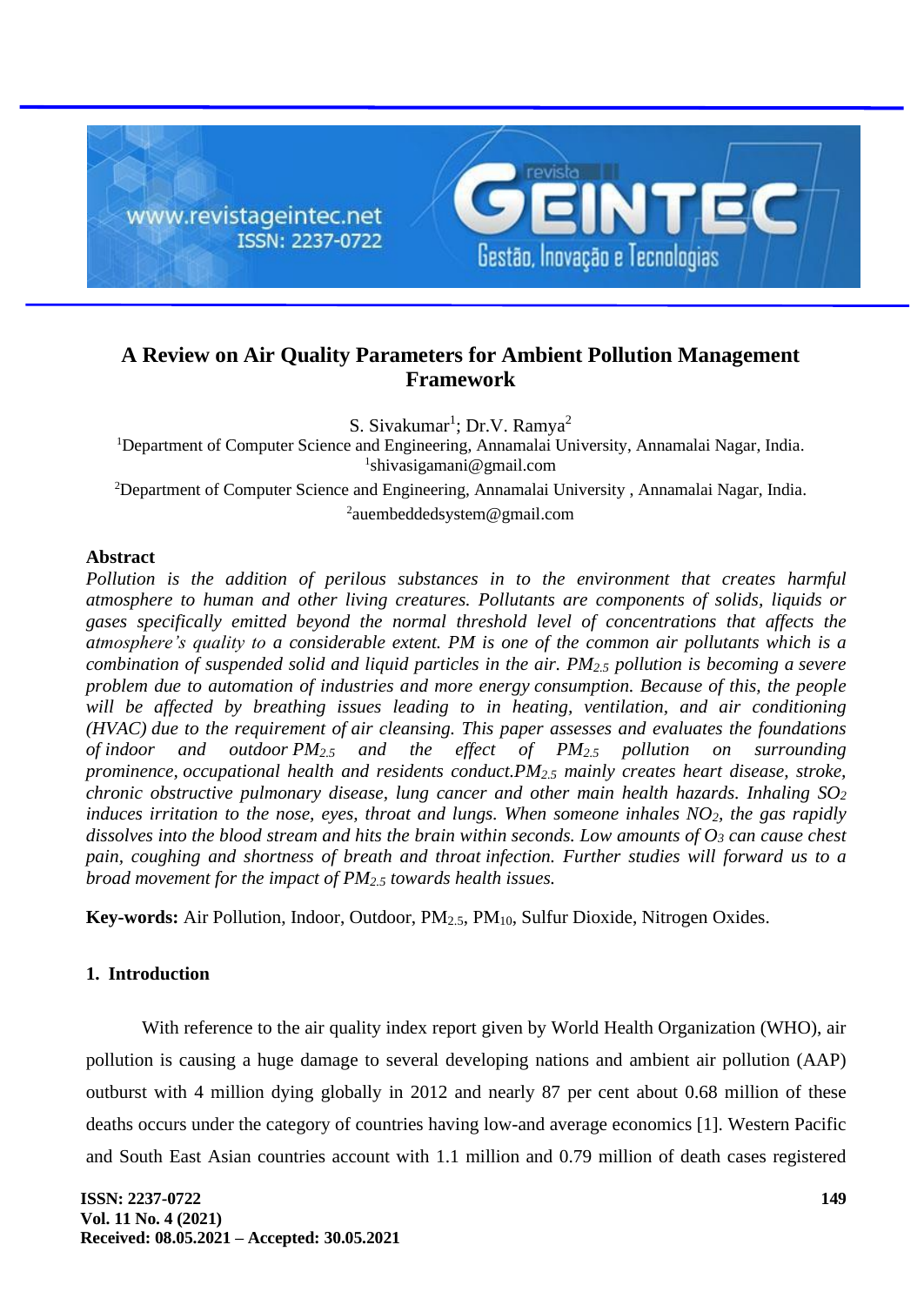under air pollution. Two large countries that contribute a huge proportion to statistical data as well as death rates are China and India [2,1]. In Europe, US, the Western Pacific and the Eastern Mediterranean account for nearly 0.38 million [1]. Since India is inclined towards faster urbanisation, the condition of air pollution will get worsened. Smudgy environment creates an adverse impact in human eyesight. Figure 1 shows a comparison of  $PM_{2.5}$  and  $PM_{10}$  sizes against with beach sand and human hair (with diameter of μm). A specialised cognitive area dealing with the framing, perceiving and assessing the various events happening to the human brain and body with respect to their residential environment is referred as Subjective Well-Being (SWB)[3]. The SWB evaluation is in preference to individual's favourable criteria than the external needs. A conventional technique to examine the air pollution effects is the survey instrument based on SWB and it is been broadly utilized by both sociologists and economists. SWB is presumably included by policy makers to plan and assess the impacts of policies. The Asian nation of Bhutan serves as a perfect instance to explain the above mentioned factor of SWB. National happiness index is being adopted by several nations. [2,3,4]. Due to this, several psychophysical methods are integrated in resolving the various problems associated with environment that includes landscape enchantments and necessary visual air quality needs. But the psychophysical procedure is not introduced in evaluating the impact of pollution on SWB.





### **A. Atmospheric climate condition**

In India, for a prolonged period of time, contaminants including  $PM_{10}$  and  $PM_{2.5}$  serve as the most prevalent pollutants in creating hazy weather patterns. PM2.5 was the chief polluting particle of particulate matter and contributes for 66.8% of the highly contaminated days[5]. It turns to be more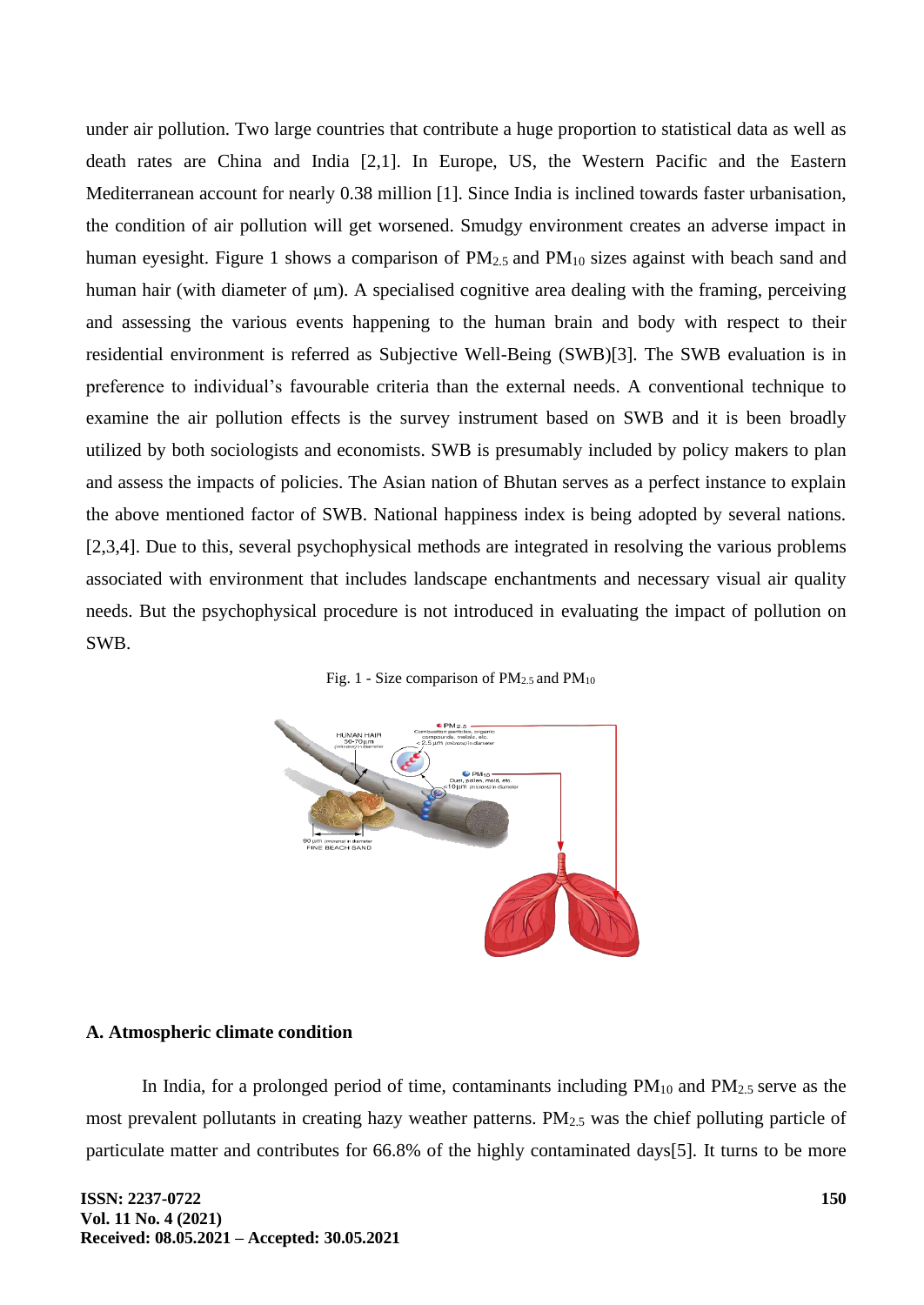toxic and dangerous component entering in to the human body due to its comparative smaller size, wider surface area and easy portability[6,7].  $PM_{2.5}$  has a major role in deciding the atmospheric climate condition as it is suspended in the environment for a prolong period and moves a hug distance. Also it induces higher impact on human[8].

#### **B. Chemical components of PM**

In US, fixed monitoring stations under the control of government agencies are used to calculate the chemical components of PM. There are two monitoring networks namely the U.S. EPA Chemical Speciation Network (CSN) and the US-sponsored Interagency Monitoring of Safe Visual Environment (IMPROVE) to measure chemical components of PM [9,10,11]. Nearly 250 PM part monitoring stations, with an average of 3 monitors for every urban area, compared to  $2,000 \text{ PM}_{2.5}$ monitors across the country. A Chemical Species Network to measure and assess twenty-six PM chemical components is implemented by the Environmental Protection Department in Hong Kong. Six general monitoring stations and one roadside monitoring station are distributed throughout the region. Samples were collected every six days. Estimating the spatial and temporal variability is quite difficult with small number of monitors. PM components generally include nitrate  $(NO<sub>3</sub>-)$ , sulphate  $(SO<sub>4</sub><sup>2</sup>-)$ , aluminium (Al), calcium (Ca), copper (Cu), iron (Fe), manganese (Mn), lead (Pb), selenium  $(Se)$  and zinc $(Zn)[12]$ .

### **C. Predicting the mortality related to air pollution**

The air pollutants have a direct impact in respiratory and cardiovascular systems leading to increased airway reactivity, pulmonary inflammation [13,14]. It is also inter related with increased danger of death and morbidity [15,16]. All of these results intimate that air pollution is a threat to public health, specifically in mega cities [17].Climatic conditions have an impact on concentrations of air pollutants by changing their emissions, aerosol photochemistry, transport and disposal. The temperature is directly proportional to  $O_3$  concentrations due to the speeding up of photochemical reactions and higher biogenic volatile organic compound (VOC) emissions. As a result, given that climate change could get modified in the future, then there may be a growing interest in studying the way of air pollutants reaction with climate changes. Increased concentrations of air contaminants were expected by most, with high variability across regions. The Intergovernmental Panel on Climate Change (IPCC) concluded that climate change would modify a range of chemicals and processes that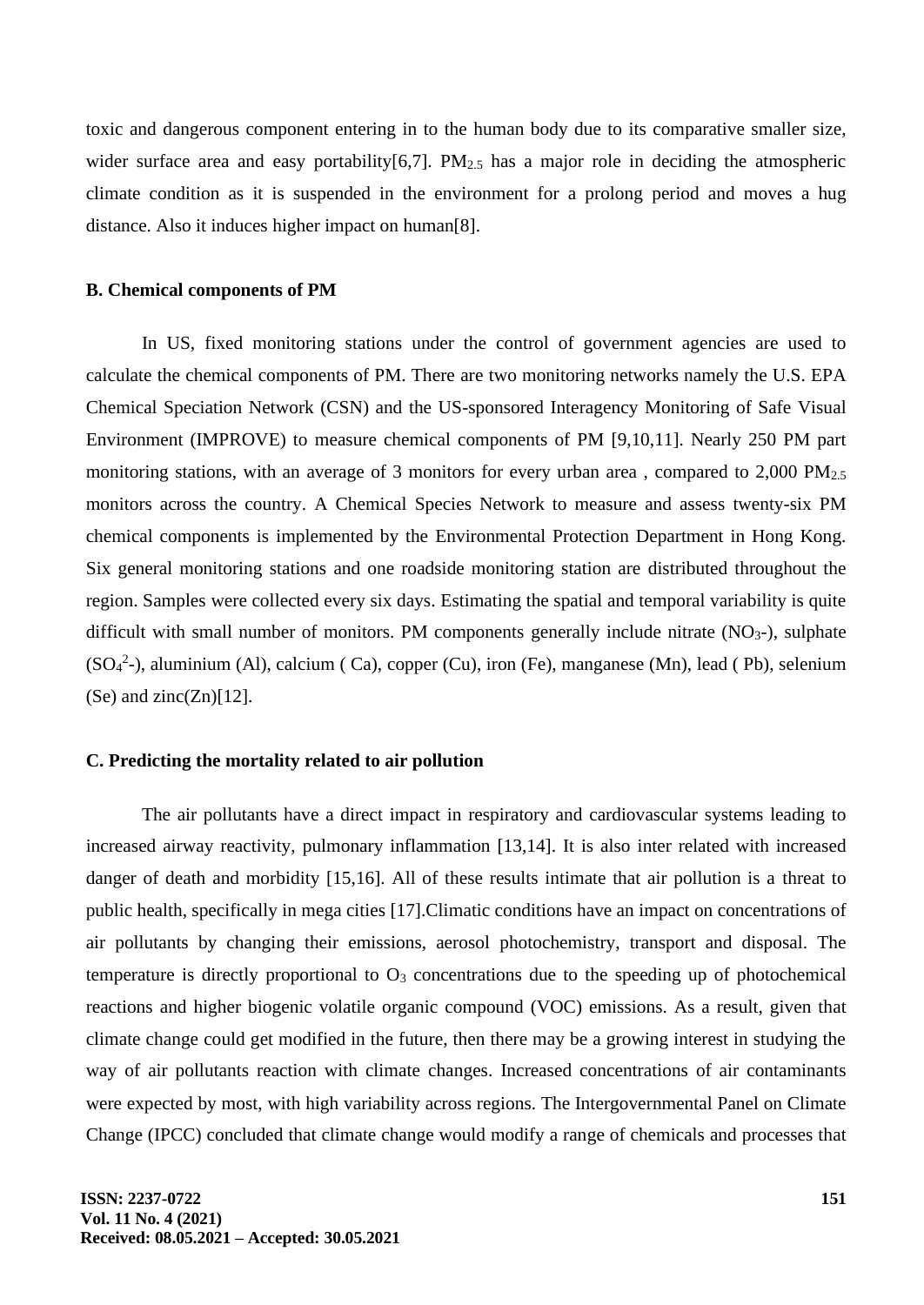regulate air quality, and that net effects differ from region to region probably (IPCC , 2007). As air pollution levels tend to be up in the future[18,19], there is increasing check about its consequent effect on public health[20]. Two of them were released in 2008 and presented only a result overview of the studies. Several studies are also conducted due to the progress in climate-air quality prediction model systems, that result in exploring more issues. Another study is centred around the methods in measuring the way of future climate change and impact in air pollution-related health effects [21], even though the results of these researches are not analysed and summarised completely. Hence, in order to fill these information gaps and make recommendations, we are quantifying the mortality prediction studies with respect to  $PM_{2.5}$  and  $O_3$  since the two air contaminants were the most explored. Also we have closely studied the various uncertainties in predicting the mortality related to air pollution.

### **2. Pollutants**

There is a strong linkage between pollution and environmental change. Earth's quality can be disrupted by the changes in climate [22]. The various pollutants such as methane , carbon, aerosols and tropospheric(ground level) ozone influence the sunlight. As a consequence, the Earth's temperature is rising and ice, icebergs and glaciers are melting and leads to frequent occurrence of natural climatic disasters[23]. corona (COViD19) virus from the china to entire world, as outbreaks of the disease were reported in all over the world[24] and very severe in India [25].Figure 2. typic different disease ratio from the house hold activates.



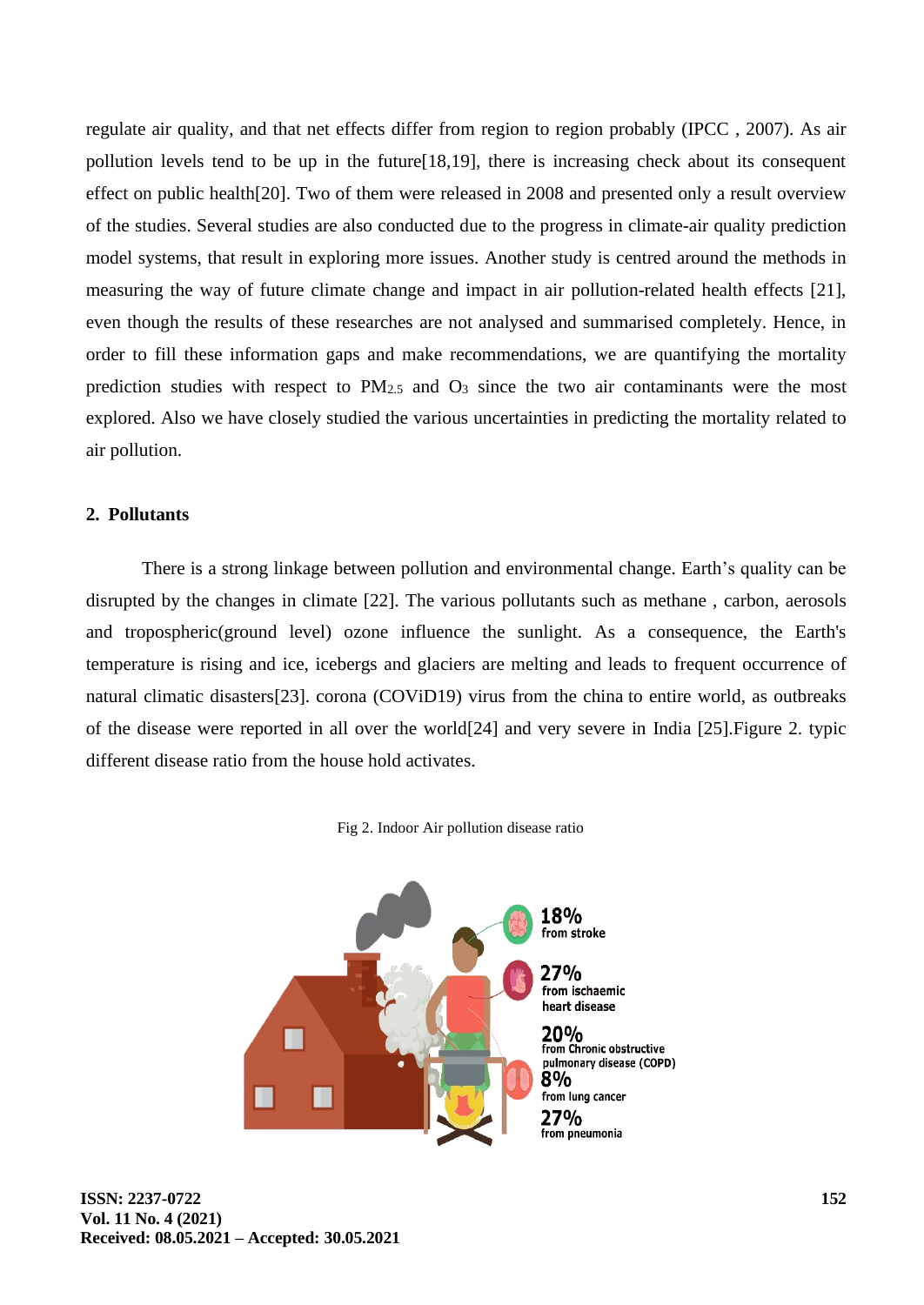#### **A. Air pollutants**

World Health Organisation has identified the major air pollutants as particulate pollution, carbon monoxide , Sulfur oxides and nitrogen oxides, Air pollution, such as groundwater, soil , and air, may have a drastic impact on all aspects of the ecosystem. In addition, it is a significant hazard to living creatures. Air pollution causes a noteworthy ecological imbalance through acid rain, environmental warming, greenhouse effects and frequent climate changes [26]. Our focus is primarily on these types of pollutants, as these are connected to more widespread and serious human health and environmental problems.

#### **B. Particulate matter and Health**

Studies of short-term acute and chronic PM exposure have shown an association between PM and SWB. As a result of chemical reactions between various contaminants, PM is commonly produced in the atmosphere. Particle penetration depends on its size [26]. The term particles are described by the United States Environmental Protection Agency [27] as PM. Particulate matter pollution involves particles with a diameter of 10 micrometres ( $\mu$ m) or smaller called PM<sub>10</sub> and extremely fine particles with a diameter of 2.5 micrometres (μm) and smaller in general. Particulate matter contains tiny droplets of liquid or solids that can be inhaled and cause severe health effects. After inhalation, particles smaller than 10  $\mu$ m in diameter PM<sub>10</sub> can invade the lungs and even enter the bloodstream [28].Different epidemiological studies have been carried out on the health effects of PM [28]. There was a favourable correlation between both short-term and long-term exposure to PM<sub>2.5</sub> and acute nasopharyngitis [29]. Furthermore, long-term exposure to PM has been associated with cardiovascular disease and infant mortality for years. Such studies are focused on  $PM_{2.5}$  in the study area or suburban area, monitors are limited due to the lack of spatially resolved daily PM2.5 concentration data and it is not reflective of the entire population in this way. As  $PM_{2.5}$  levels differ spatially, an exposure error (Berkson error) appears to be created after a recent epidemiological analysis by the Department of Environmental Health at Harvard School of Public Health(Boston, MA)[30] and the strong relative magnitude of the short and long term effects is not yet fully elucidated. To determine short- and long-term human exposure, the team developed a PM2.5 exposure model based on remote sensing data. This model allows for short-term spatial resolution, as well as the estimation of long-term effects across the population. Respiratory disorders and weakening of the immune system are also reported as long-term chronic effects [31]. It should be noted that individuals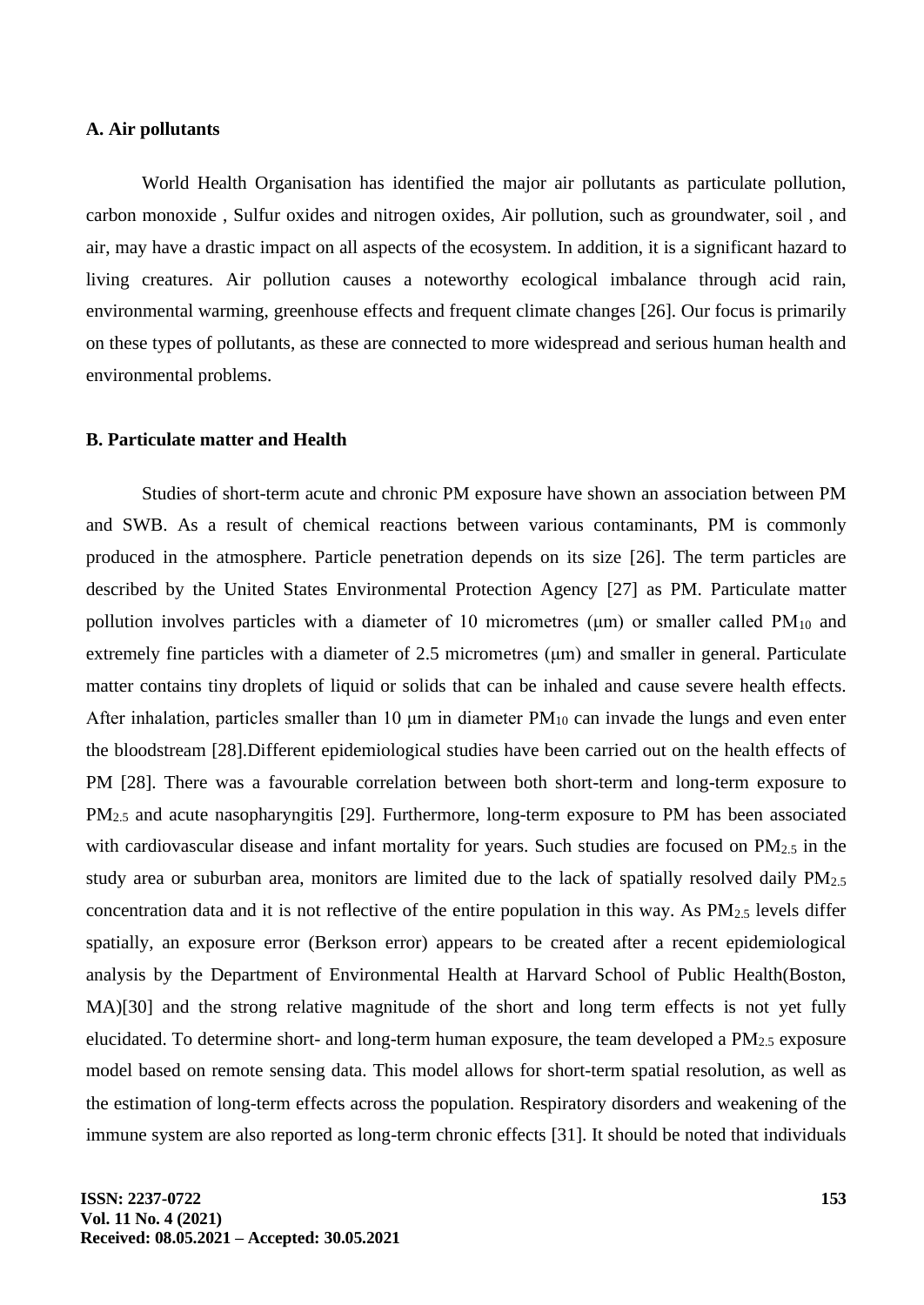with asthma, influenza, diabetes, respiratory and cardiovascular conditions are particularly susceptible and resistant to the effects of Particulate Matter . Different respiratory system diseases are closely correlated with PM2.5 accompanied by PM10[32].As their size allows interior spaces to be pierced by them [33].Gas contaminants includes Smog, Soot, Cigarette Smoke, Oil Smoke, Fly Ash, and Cement Dust, and Particulate Matters are classified into 4 major groups according to form and scale [34].Microorganisms (bacteria , viruses , fungi, mould and bacterial spores), pet allergens, house dust and allergens, pollen, are biological pollutants. Dust forms include Suspended Dust of the Atmosphere, Settling Dust, and Heavy Dust. Finally, because of their tiny measurements, PM<sub>10</sub> and PM2.5 particles' half-life in the atmosphere is extended; this enables their long-lasting suspension in the atmosphere and even their move and spread to distant destinations where people and the environment can be exposed to the same magnitude [22].In watery environments, they are able to alter the nutrient balance, destroy forests and crops and acidify water sources. As reported, PM<sub>2.5</sub> causes more serious health effects due to its small size. The key cause of the 'haze' formation in various metropolises [21] [22] is these aforementioned fine particles.

#### **C. Environmental impact by Ozone**

 $Ozone(O_3)$  is a gas formed under high-voltage electric discharge from  $oxygen[33]$ . It is a potent oxidant that is 52% stronger than chlorine. It occurs in the stratosphere, but it may also occur in the troposphere following chain reactions of photochemical smog [34]. With air masses, ozone may pass to distant areas from its initial source [35].In comparison to the higher amounts in urban areas, it is alarming that ozone levels over urban areas are low, posing a danger to cultures, forests and vegetation[36] as it decreases carbon assimilation [37].Ozone decreases growth and yield and affects the microflora of plants due to its antimicrobial potential [38][39]. To this degree, ozone affects the microflora of other natural habitats [40,41] and changes the composition of animal species [42].In epidermal keratinocytes, ozone increases harmful DNA and contributes to impaired cell function [43]. Ground level ozone (GLO) is produced from a chemical reaction released from natural sources and/or after anthropogenic activity between nitrogen oxides and VOCs. Usually, ozone uptake occurs through inhalation. The upper layers of the skin and tear ducts are damaged by ozone [44]. A analysis of short-term exposure of mice to high ozone levels showed the development of malondialdehyde in the upper skin (epidermis) but also vitamin C and E depletion. ozone levels are not likely to interfere with the role and integrity of the skin barrier for predispose to skin disease [45]. Inhaled ozone has the ability to penetrate deeply into the lungs due to the poor solubility of ozone in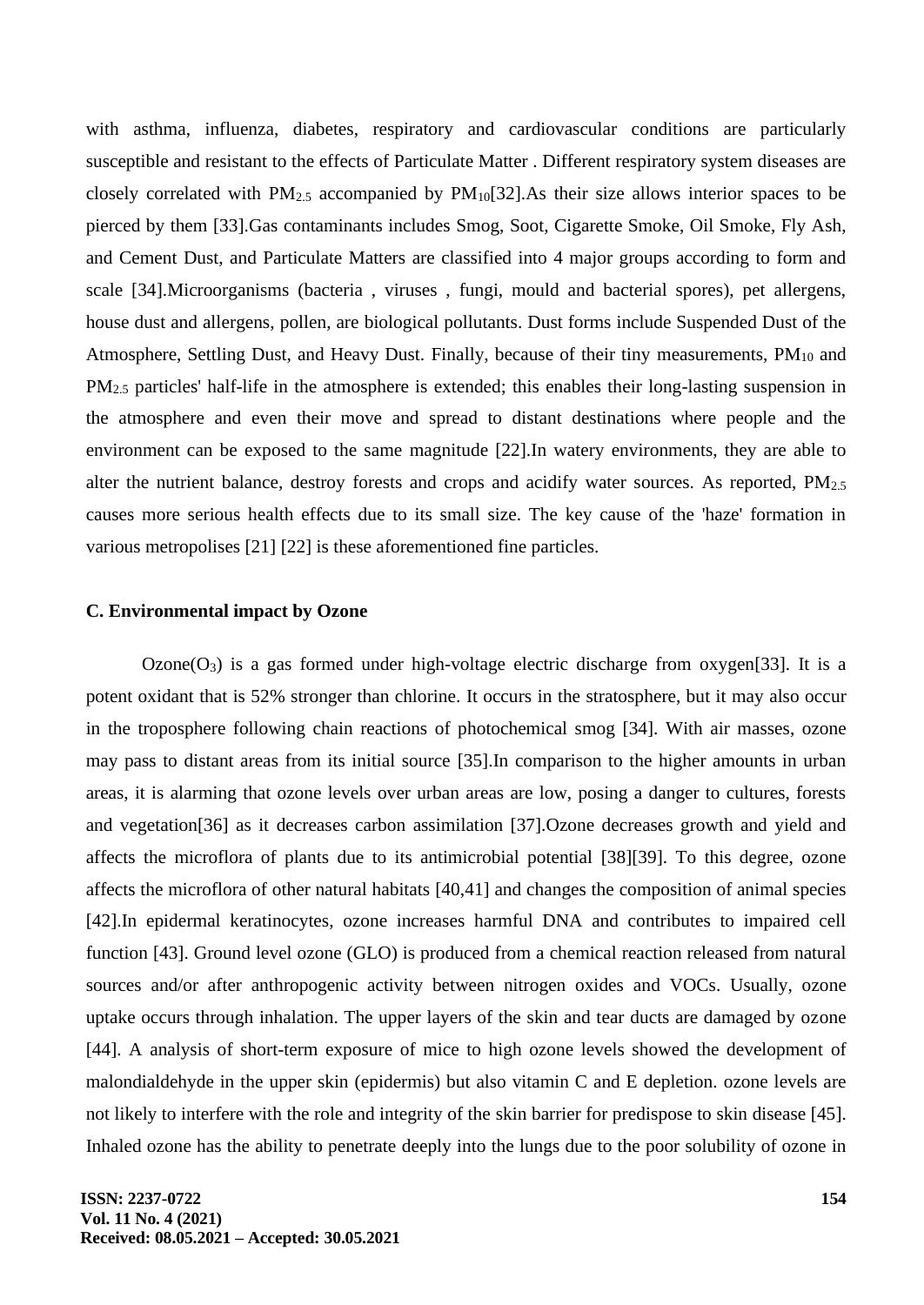water[46].In urban areas worldwide, ozone-induced toxic effects are documented to cause biochemical, morphological, functional and immunological disorders [47,48].

#### **D. Nitrogen oxide (NO2) impact in the atmosphere**

The reddish-brown gas with strong oxidant properties is nitrogen dioxide  $(NO<sub>2</sub>)$ . Compared to concentrations in urban regions, natural background concentrations are low. Annual mean concentrations of  $NO<sub>2</sub>$  range from 20 to  $90\mu g/m3$  in urban areas around the world. The highest average amount up to  $1000\mu\text{g/m}3$ . NO<sub>2</sub> is emitted from vehicle motor engines, nitrogen oxide is a traffic-related pollutant [49]. It is an irritant of the respiratory system when, when inhaled at high levels, it penetrates deep into the lung, causing respiratory disorders, coughing, wheezing, bronchospasm and even pulmonary edema. In humans, concentrations above 0.2 pm tend to cause these adverse effects, whereas concentrations above 2.0 ppm affect T-lymphocytes, particularly the CD8+ cells and NK cells that generate our immune response.[50]. High levels of nitrogen dioxide are detrimental to crops and vegetation, as a decrease in crop yield and efficiency of plant growth is observed. In addition,  $NO<sub>2</sub>$  can reduce visibility and fabric discoloration [50]. It is observed that  $NO<sub>2</sub>$ is emitted in increased levels by the devices used in combustion at homes in the order of 200 which affects the air path and lungs analysed in various studies[51, 52] Usage of gasoline- powered ice resurfacing machines  $[53]$  also induces  $NO<sub>2</sub>$  exposure. Several proofs from animal toxicology experiments, controlled and epidemiological studies were reviewed by the World Health Organization [51] Exposure in controlled conditions were analysed by[53]. Indoor and outdoor exposure in accordance with epidemiological studies were concentrated by [54].

#### **E. NO<sup>2</sup> impact in different location of the globe**

The reactivity of bronchi is induced by  $NO<sub>2</sub>$  and it is evident from the response of normal and asthmatic patients subjected to pharma- ecological broncho constrictor agents at a non-affecting level of pulmonary functions in the absence of a broncho constrictor. In contrast to this, few cases exhibit increased receptiveness to broncho constrictors at lower  $NO<sub>2</sub>$  levels of 376 to 565 $\mu$ g/m3; A consistency in validating the health consequences of the increased receptiveness to broncho constrictors is still infeasible[l51]. The receptiveness is increased to natural allergens also in the same range. The consequences of monotonous exposures of those kinds of individuals, or the influence of single exposures on more serious asthmatics, are not analysable [51]. It is suggested from the meta-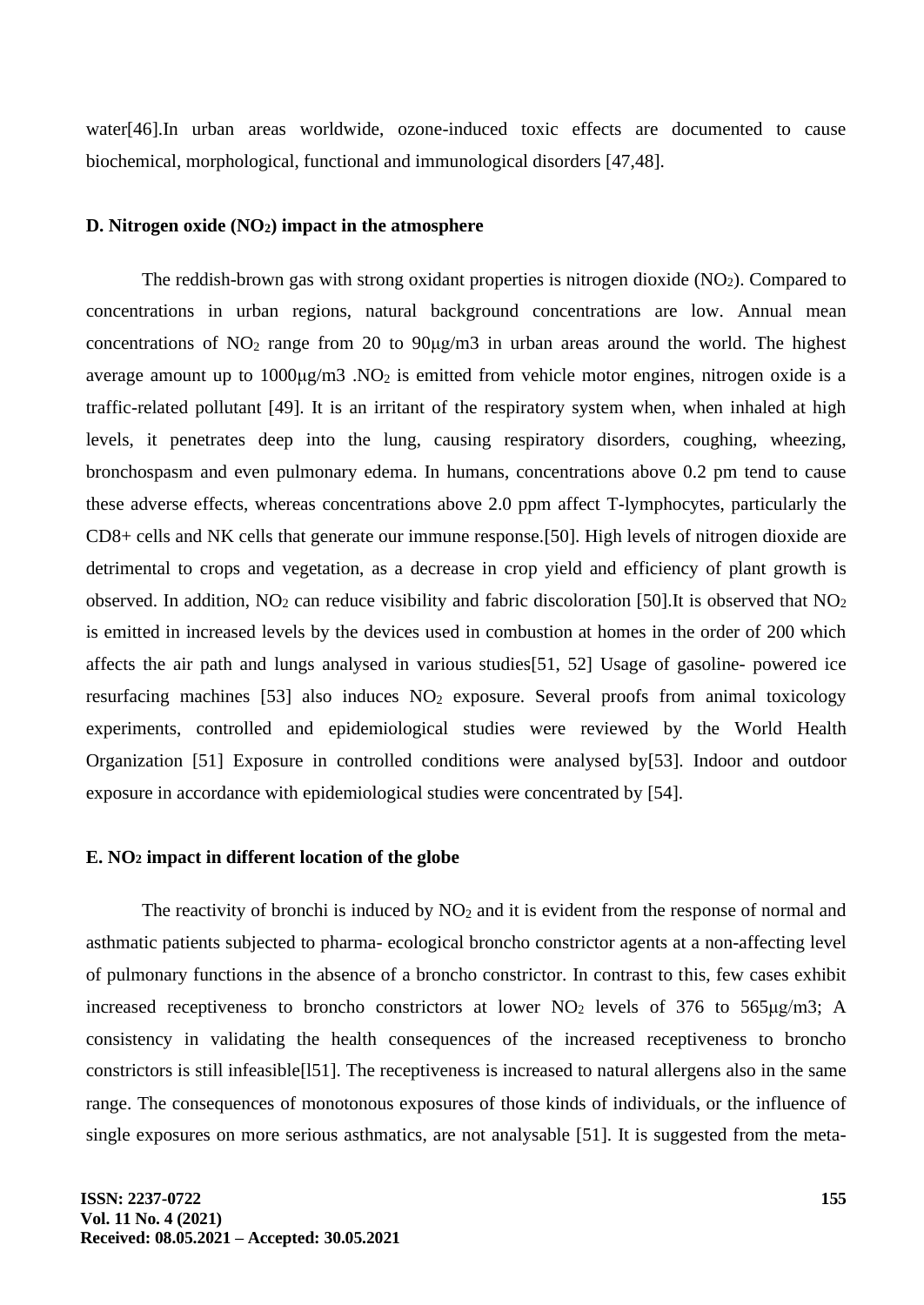analysis conducted for school going children that the cooking gas exposure have  $30\mu g/m^3$  induces a minute but considerable 20% increase of gas for cooking with an equivalent exposure was associated with a slight, but significant, in the generality of disorders in respiration [55]. And also, various analyses prove that cooking gas has showed constancy in respiratory problems and aggravating the functioning of lungs with respect to asthma affected adults [58-60]. NO<sub>2</sub> in the order of  $100 \mu\text{g/m}^3$  has a minute effect in airpath reactivity of asthma persons due to inspired allergens by three studies [64- 66]. In Sweden, asthma is worsened due to the daily changes in  $NO<sub>2</sub>[67]$ . Infant studies failed to prove the above-mentioned results. In contrary to this, the European Community Health Survey has shown the linkage between females involved in cooking and the lung disorders never had constancy [61]. In Australia, there is an association between children and their exposure to  $NO<sub>2</sub>$  had incidents of having cold, soreness in throats, asthma, wheezing and school absenteeism [62,63]. It is also found that the children with prolonged exposures to ambient  $NO<sub>2</sub>$  suffer with high levels of respiratory problems and lungs dis functioning [68] and also chronic cough, bronchitis and conjunctivitis [73,74]. Various study works have found about the exacerbation of chronic bronchitis and emphysema ΠΜ [68-70].

### **F. Evidence for health impact**

Prolonged exposure of children with an annual mean value of 50 to  $75\mu g/m<sup>3</sup>$ or higher are vulnerable to respiratory disorders whereas there are no sufficient results to show the effect levels in adults [51]. As per the panel cohorts report, the relativity of outdoor  $NO<sub>2</sub>$  to respiratory problems and lung functioning decreases in children. In single pollutant analysis, increased cough and lower symptoms of respiratory problems were found by a study [61]. There are certain studies which reveal about connectivity restricted to lung functioning alone [76-79]. There are some linkage between ambient NO<sup>2</sup> and the hours having high-peak and the cardio vascular mortality rate [30, 32, 40; 85- 87]; Some works prove that pollutants like SPM and CO shown greater connections than NO<sub>2</sub>. In a nutshell, copious evidences are not present to denote the relativity of  $NO<sub>2</sub>$  to health hazards from epidemiological studies. It is concluded that  $NO<sub>2</sub>$  contributes to a considerable extent in affecting the health with the help of existing evidences.

### **G. Carbon monoxide (CO)**

Improper combustion of carbonaceous components produces a colourless, odourless, tasteless and insoluble gas which is termed as carbon monoxide that gets the large proportion from internal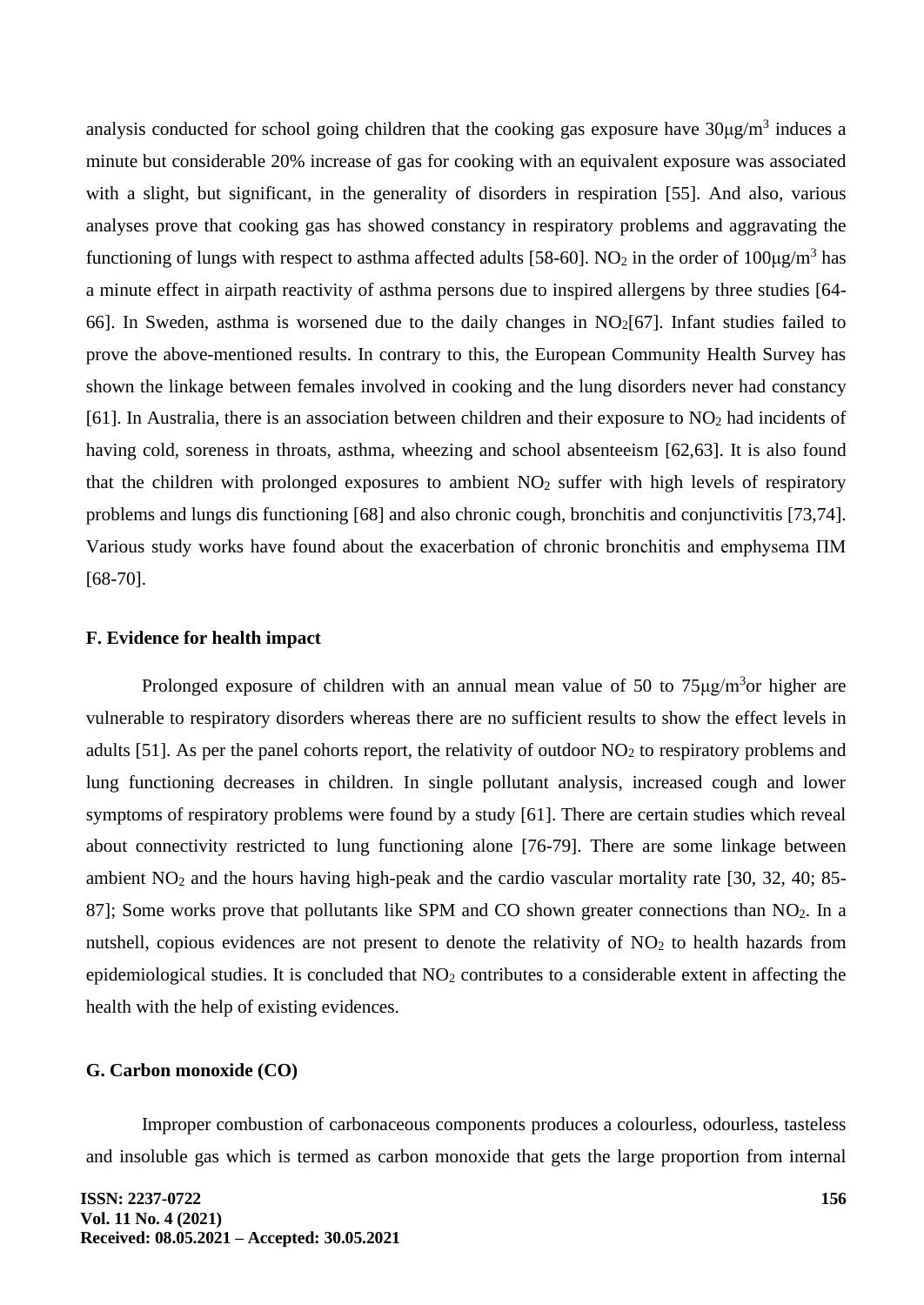combustion engine exhausts from petrol engine vehicles. CO emissions influence greatly in climate changes and global warming like occurrence of storms and increasing the soil and water temperature [78]. It leads to dizziness, Headache, nausea, fatigue, vomiting, and gradual loss of consciousness. The affinity towards carbon monoxide is greater than that of oxygen in haemoglobin and results in severe poisoning in blood veins for people having prolonged exposure to CO. Due to the less affinity towards oxygen, carbon monoxide is mixed with the haemoglobin successfully and creates diseases such as ischemia, hypoxia and cardio vascular disorders. In laboratories and field findings had increased growth in plants [79].The vehicle density has a major role in deciding the concentrations of CO. The maximum occurrence of concentration falls between the morning and evening rush hours in several cities. An eight hour concentration of CO in European cities vary between 1 and 20μg/m<sup>3</sup>[80-81] and this is approximately 8 times higher than those measurements in ambient air [82]. Car models, traffic patterns, ventilations, car maintenance and climate also influence CO levels in car. [83-84]. High peak hour of CO exposures in urban areas is undervalued by monitoring stations. The presence of improper ventilation in places like tunnels and parking areas have the higher vulnerability to CO emission[85,86]. Severe poisoning has been observed in even icy regions [87, 88]. The CO concentrations can be raised to  $50\mu\text{g/m}^3$  from environmental tobacco smoke in indoor environments. CO spreads fast inside the lungs through alveolar, capillary and placental membranes as the lungs are the most suited route for CO intake. Carboxy haemoglobin (COHb) is formed after inhaled CO around 80 to 90% combines with haemoglobin thereby decreasing the o2 carrying capability of blood and distorts the oxygen release from blood. After the onset of exposure, the concentration of COHb rapidly elevates and within 6 to 8 hours, the concentrations of CO in outdoor air and alveolar breath remain equal. Coburn-Foster-Kane exponential equation is used to denote the intake and elimination of CO [89]. Benignus has shown about the devastated behavioural patterns of CO exposure like impairment of eyes and vision when the COHb levels are beyond 18% [90]. During pregnancy, Maternal COHb levels are normally about 20%higher in pregnancy period than the non-pregnant individual values; There are high rate of vulnerabilities imposed by CO to the pregnant mother, the fetes, and the infant . Endogenous production of CO results in COHb levels of 0.4% to 0.7% in healthy individuals. And this elevated endogenous production causes increased maternal COHb levels of 0.7% to 2.5% around 0.5% to 1.5% for non-smoking general individuals. These type of persons falls under the occupation categories of being an auto-mobile driver, policeman, firemen, traffic warden, garage and tunnel worker have possess the chances of long term COHb levels of 5%, and chain smokers having of 10% [90] . Individuals with heavy work outs can have the ability to increase the COHb levels by up to 10%to 20% when exposed to indoor environments.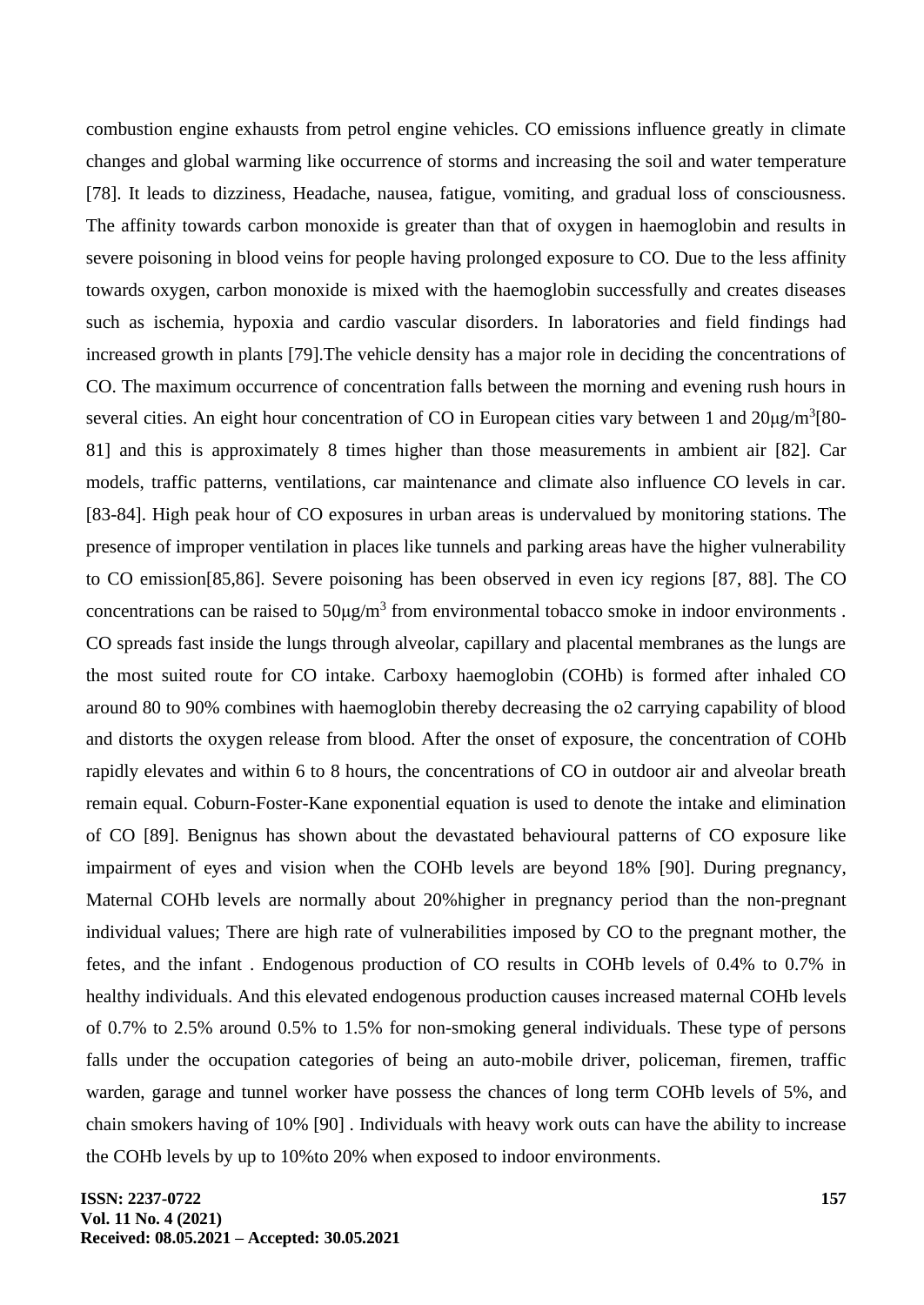#### **H. Sulfur dioxide**

Sulfur dioxide is a toxic gas that is emitted primarily from the use or manufacturing activities of fossil fuels.  $SO_2$  's annual norm is 0.03 ppm [92]. It affects plants, animals and humans. Susceptible individuals, such as those with lung disease, are at greater risk of harm to older individuals and children. In most cities, the major health effects of Sulfur dioxide are concerned with irritations in respiratory system, bronchitis, production of mucus and bronchospasm as it can penetrate more into lungs due to its sensory irritant nature. Inside the lungs, it gets changed into bisulfide and leads to constriction of bronchus by interacting with receptors. It also extends in creating redness of skin, damaging the lachrymal glands and opacity of cornea and ultimately putting the cardiovascular system in high risk [51]. Sulfur dioxide emissions tend to be associated with acidification and acid rain [93].  $SO<sub>2</sub>$  is a toxic, colorless and water soluble gas produced from both natural and anthropogenic activities like volcanoes and usage of fossil fuels containing Sulfur in domestic cooking, heating, generation of power respectively. The diurnal and annual mean concentrations of SO<sub>2</sub> are below 100 $\mu$ g/m<sup>3</sup> and 500 $\mu$ g/m<sup>3</sup> in several cities of America and Europe. The US based Committee reviewed about the perilous nature of  $SO<sub>2</sub>$  in 1996 from the American Thoracic Society[51]. Europe has updated and revised the guidelines through the toxicological and epidemiological studies on the health effects of  $SO<sub>2</sub>$  [93]. A research work stated about Sulfur dioxide's toxicology and health effects induced by SO2 emitted from traffic[94]. The severe effects of  $SO<sub>2</sub>$  rise from controlled chamber observation with volunteers exposed to  $SO<sub>2</sub>$  concentrations above  $500\mu g/m^3$  for periods of few minutes to hours[51]. From the experiments it was observed that healthy persons have exhibited upper respiratory symptoms and asthmatics and respiratory hyper receptiveness persons have shown acute responses immediately after the inhalation of SO<sub>2</sub>. It causes reductions in forced vital capacity (FVC) and increases airpath resistance with symptoms of breath shortness or wheezing in balanced individuals. Exercise is a factor in increasing the mass of inhaled air since it permits the penetration of  $SO<sub>2</sub>$  in a deeper mode into the respiratory path. A review of Mumbai city of India exhibited SO<sub>2</sub> effects in a daily basis mortality resulting from cardiorespiratory diseases. The data were not sufficient in classifying the effects of  $SO<sub>2</sub>$  are separated or combined with SPM I2AI. Athens and France had conducted a time-series studies that denote  $SO_2$  induces independent severe health effects in both genders of people on daily mortality having age group of 65yrs and above [96]. At winter season, a small amount of correlativity was observed by the study conducted by Poland Pollution control board with mortality of male at the age of 65 having exposure to PM<sub>10</sub> and SO<sub>2</sub>. PM<sub>20</sub> induced no causes on mortality even after adjusting the levels of SO<sub>2</sub>. An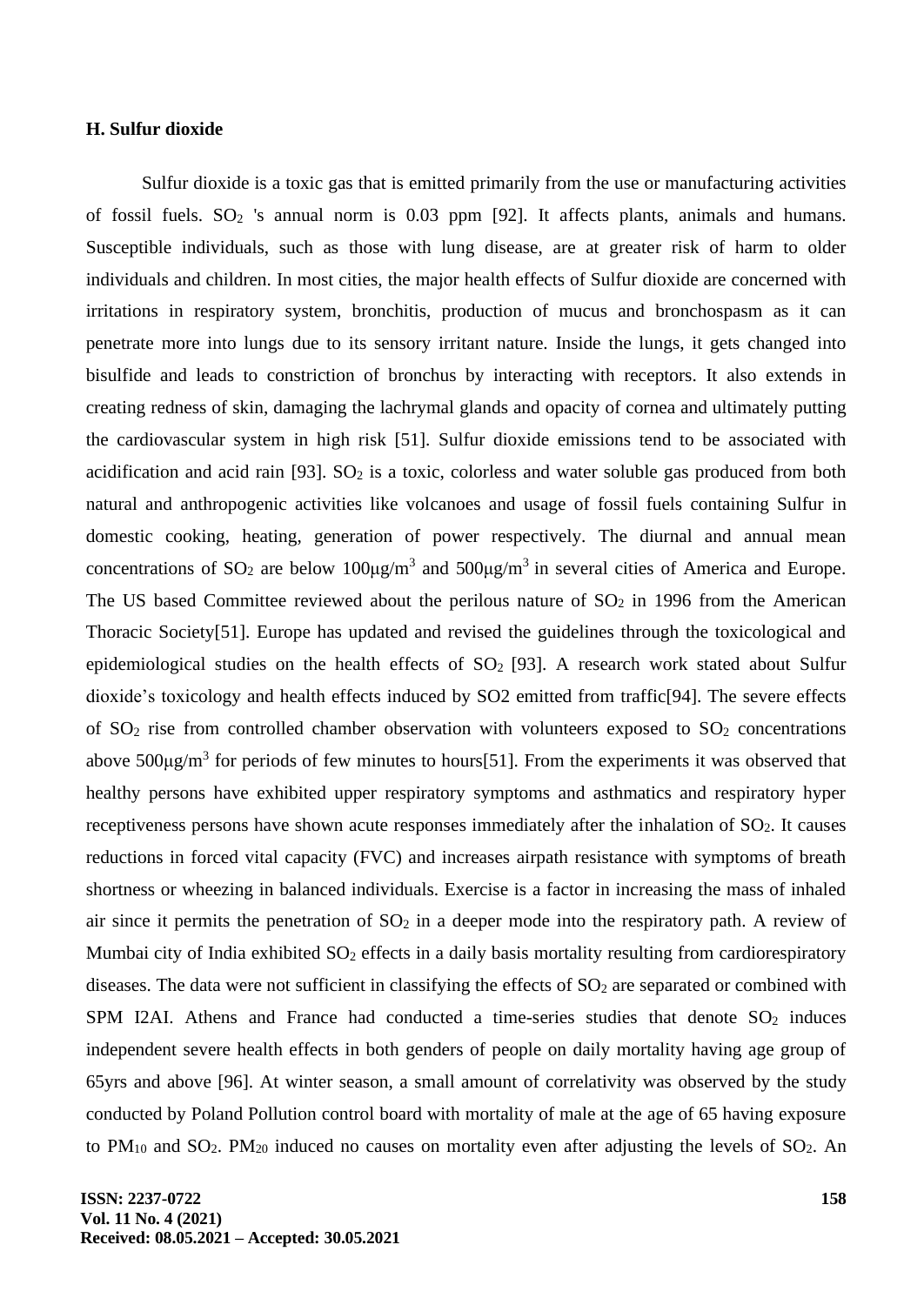estimation was given by the authors that incrementing the  $SO_2$  concentration for about  $100\mu g/m^3$ , resulted in an increment of 19% and 10% of fatal respiratory diseases and cardio vascular diseases respectively was estimated by the authors. Delhi has conducted a study [96] and inferred about the extreme serious linkage between Sulfur dioxide's logarithmic levels and the fatality rate per day. Diseases such as chronic bronchitis, chronic obstructive pulmonary disease, and colour pulmonale have shown higher fatality rates. It is unfortunate in using the results and inferences of all these research works in estimating the dose-response relations. A considerable amount of increase was observed in both respiratory and circulatory system disorders with increased exposure to  $SO<sub>2</sub>$ . There are some studies which reviewed about the influence of other components in the mixture of air pollutants and meteorological compounds [96]. But multi pollutant mix is not used in the APHEA studies. A valid establishment is not presented in relating the  $SO<sub>2</sub>$  and other pollutants for deciding the mortality. In Netherlands, a multi- variate review was conducted that concludes in a way of relative lower concentrations of  $SO<sub>2</sub>$  concentrations did not have short term-based effects on mortality [98]. An increment in  $SO_2$  was strongly connected with morbidity of hospital admissions due to cardio vascular and respiratory disorders. There were no sufficient results given by the studies within the APHEA work [51]. Lung disorders with long range of sensitivity was demonstrated for both normal adults and adults with asthma (for instance, Nowak et al. [93]). Asthma affected people are the most vulnerable group in the community.

# **I. Lead**

It is a heavy metal emitted from petrol motor engines, batteries, radiators, waste incinerators and waste waters and sources of lead include metals, ores, aircrafts with piston engine models. It is used in various industrial plants [98]. The serious threat to all living creatures is poising from lead because of its detrimental effects specifically widespread in developing nations. The process of inhaling, ingesting and dermal absorbing are the sources through which lead is exposed into human. The inhalation of lead gets gathered in blood, liver, lungs, tissues, bones, nerves and reproductive parts. This results in passing of lead into the unencumbered placenta in the form of trans- placental transport mode. Consequently, the poisonous effects gets aggravated more for the younger foetus such as damaging the nervous system, brain swelling. Even a minute quantity of lead is a kind of toxicant affecting nervous system resulting in disabilities with learning, perception, memory and mental impairments, hyper sensitivity in new born and young children[100]. Similarly, adults also suffered from concentration and memory loss, muscular pain etc. [100]. Lead's poisonous effects are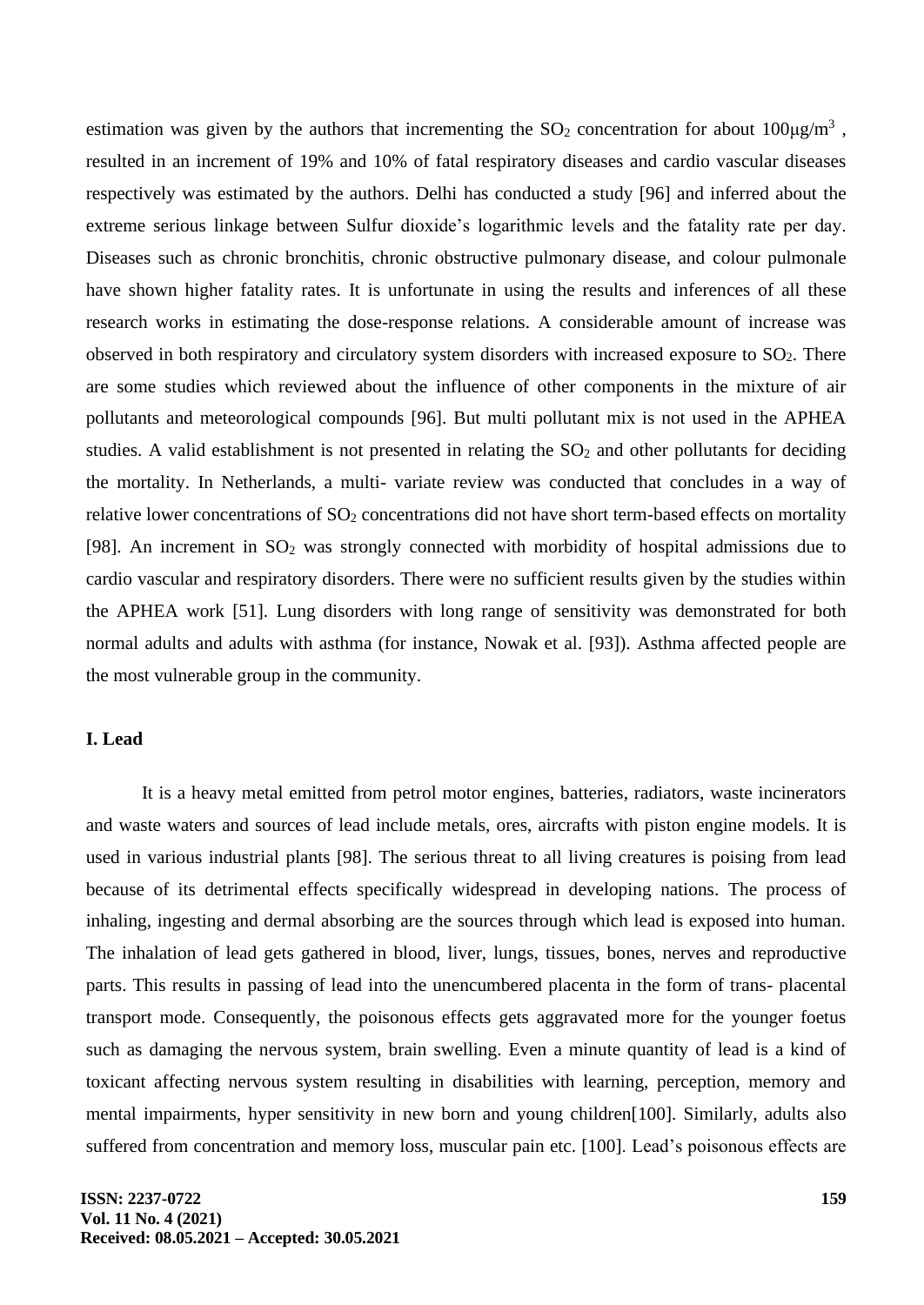not limited to humans, but also extends in damaging the crops and inducing nerve related problems in animals especially vertebrates [101].

### **J. Dioxins**

Natural disasters like volcanic outbursts and forest fires are some sources of dioxins and manmade industries also play a role in emitting dioxins. It is evident that consumption of fossil fuels reserves a substantial part in contaminating the air. And this kind of contamination may be due to man-made activities like agriculture, transport and industrial processes or some of the natural causes also. Sea food like fish, shellfish and eatables like meat, dairy items and animal tissues are components getting accumulated with lead [102]. Shortened and prolonged exposure to lead results in occurrence of lesions and dark spots over skin and growth-related problems. Immune underdevelopment and impairments in endocrine, reproductive and nervous systems respectively. Its elevated effects are tumour and infertility issues.[102]. It is interested in observing that European Air Quality Directive standards are far better to Who air quality guidelines[103].

### **3. Sources of pollution PM2.5**

Human induced and natural sources play a key role in discharging PM into the environment by two modes. The former being the direct release into the atmosphere and latter being the transfer of gaseous precursors such as Sulfur dioxide , nitrogen oxides, ammonia and non-methane volatile organic compounds [104]. Human induced processes ranging from combustion of coal, heavy oil, lignite and biomass to industrial and agricultural activities are variable in nature. It also includes road-traffic surface degradation, and brake and tyre abrasion. The primary source of PM is the traffic from which the wear of vehicle components such as brakes and tyres and road dust are suspended . In addition to this, tyre and brake matter can contain metals like copper (Cu), antimony (Sb), lead (Pb ) , cadmium (Cd), and zinc ( Zn) . Tyre abrasion induces the discharge of inorganic abrasive crustal material particles rich in silicone (Si), aluminium (Al), potassium ( K), sodium ( Na) and calcium ( Ca).In contrast, the volcanoes, dust storms, forest fires, living plants, and sea spray are the natural sources of PM following Figure 3. shows the different sources of pollution activate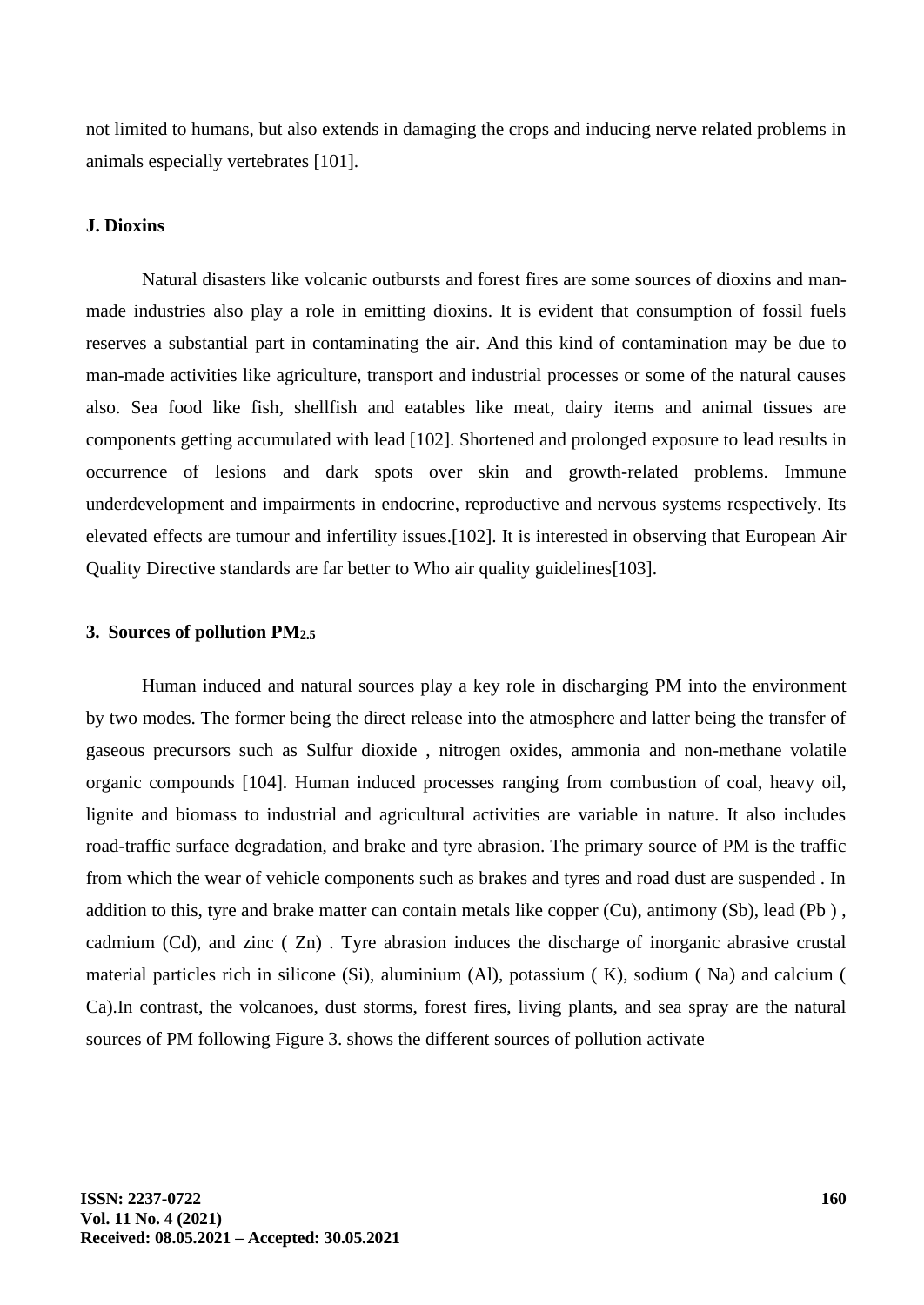#### Fig 3. Different sources of pollution



### **A. PM2.5 possibility of moving in air**

Due to their minute sizes, these kind of particles remain in air for a prolonged period of time and have the possibility of moving to hundreds of kilometers. The changes in wind patterns and atmospheric stability decide the fractions of different PM concentrations and that can vary drastically from one day to the other(or even from hour to hour) . It is common to find that PM concentrations in the indoor environment exceed the outdoor environment. Indoor activities such as cooking, pets, mooring, household goods manufacturing liquid aerosols (e.g., aerosol cans) and office equipment's (e.g., printers and photocopiers) constitute a considerable amount of PM[106]. The most important factors of exposure in households are fuel and stove types, cooking period and neighborhood smoke. Even candles and incense sticks emit PM at the range of 100 to  $1,700\mu g/m<sup>3</sup>$  The several livelihood facilities possess indoor PM contamination compared to recognisable source activities[107]. In India, average PM<sub>10</sub> concentrations of  $128\mu g/m^3$  were found in four hospitals in Delhi City. Concentrations of PM<sub>10</sub> were found to be 77.0  $\pm$  29.9, 74.0  $\pm$  23.6, 93.5  $\pm$  9.47, and 66.7  $\pm$  15.8 $\mu$ g/m<sup>3</sup> respectively[108] in indoor environments like children's care facilities , medical facilities, postnatal care centres, and elementary schools. Mean concentrations of PM<sub>10</sub> in elementary school were present in the range 66.7 to  $77.9 \mu g/m^3$ .

### **B. Sources of Indoor PM2.5**

Sources of indoor PM<sub>2.5</sub> is represented in Figure 2. Indoor PM<sub>2.5</sub> pollution sources are typically produced transiently and intermittently, resulting in wide variations in indoor particulate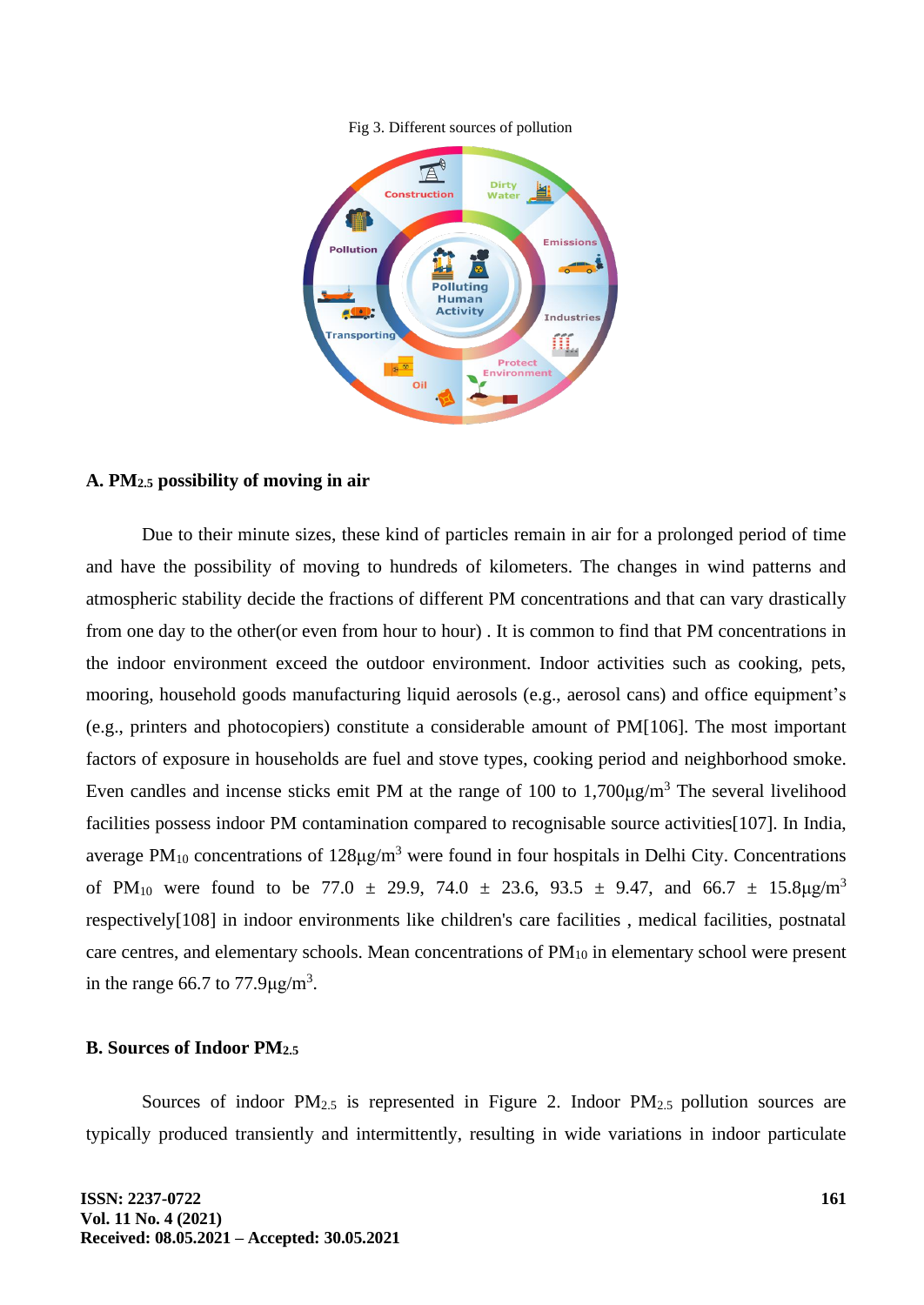concentrations [109]. There are several different forms of indoor  $PM_{2.5}$  sources, primarily from fuel combustion, human activities, equipment operation, cleaning and cooking. Indoor combustion of fuels such as coal, natural gas, alcohol, and mosquito coils which lead to a rapid increase in indoor PM<sub>2.5</sub> concentration<sup>[110]</sup>. have shown that burning a mosquito coil ring is capable of delivering 626 $\mu$ g/m<sup>3</sup> of PM<sub>2.5</sub> – 8.3 times the concentration limit permitted for the indoor setting[111] concluded that the concentration of  $PM_{2.5}$  in households using coal for cooking was substantially higher than in households using gas or electricity, and that if coal is converted to gas or electricity, the concentration of PM2.5 in the kitchen could be reduced by 40–70%[112] suggested that human activities, such as walking, dressing and washing, could result in an increase of 33 per cent indoor  $PM_{2.5}[113]$ performed dry-weeping, wet-weeping and air-drying tests in the office.

#### **C. Human made sources of PM2.5**

PM<sub>2.5</sub> emissions from road vehicles are an significant source India. As a result, PM<sub>2.5</sub> (and population exposure) levels along roadsides are often much higher than those in background areas. Industrial pollution may also be significant in some areas, such as the use of non-smoking fuels for heating purposes and other domestic sources of smoke, such as bonfires. Under certain weather conditions, air polluted with PM2.5 from the mainland could circulate throughout the United Kingdom – a condition known as the long-range transport of air pollution. Long-range transport, along with pollution from local sources, can contribute to short-term episodes of high pollution that could have an effect on the health of those vulnerable to high pollution. In addition to these direct (i.e. primary) emissions of particulate matter,  $PM_{2.5}$  can also be produced from chemical reactions of gases such as Sulfur dioxide (SO<sub>2</sub>) and nitrogen oxides (NO<sub>x</sub>: nitric oxide, NO plus). Consequently, steps to minimize the emissions of these precursor gases are also helpful in decreasing the overall amount of PM2.5[114].

### **D. Outdoor sources of PM2.5**

Combustion of fossil fuels Home Heating Electricity generation Motor vehicles Manufacturing processes Agricultural processes Waste incineration Natural processes Thunderstorms Volcanoes Manufacturing or agricultural operations Disposal of industrial effluents and domestic residues Traffic Solid waste management Chemical accidents and spills Ozone(O3).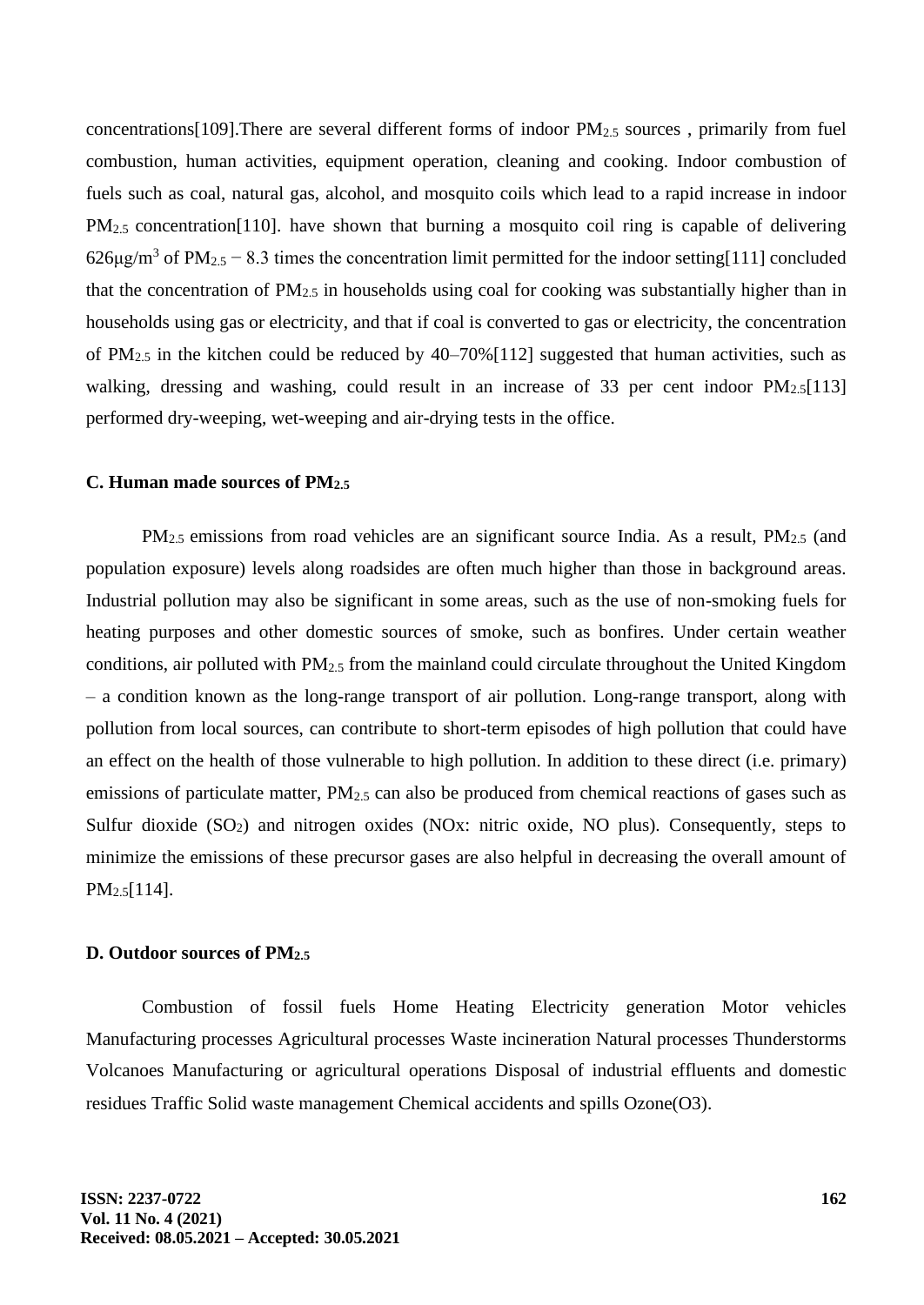- 1. Nitrogen Oxides (NOx)
- 2. Carbon Monoxide (CO)
- 3. Sulfur Dioxide (SO2)
- 4. Particulate Matter ( $PM_{10}$  and  $PM_{2.5}$ )

These imperceptible urban contaminants can be defended by adopting some effortless procedures. For instance, when a grey-sky day is encountered, it is necessary to:

- Reduce the outdoor activity;
- Sticking to air quality measures
- Wearing an appropriate pollutant mask blocking 95% or more of the particles

A big initiative towards protecting the air is to analyse the nature of air surrounding us and by periodical testing of air quality index in a respective station before moving outdoor.

### **4. Sources of pollution PM2.5**

# **A. Health impact by PM2.5**

A description of the health impacts examined in this part. A review research on  $PM<sub>2.5</sub>$  in India, including health effects, was recently conducted by [115]. Four  $PM_{2.5}$  health effects studies in Delhi have been illustrated in this study and are summarised here. recorded substantial increases in overall mortality, cardiovascular mortality and respiratory mortality with a  $10\mu\text{g/m}^3$  rise in PM<sub>2.5</sub> concentrations between 2007 and 2008. In addition,[116] identified substantial associations between elevated PM2.5 levels and emergency room visits to cardiovascular disease incidents between 2004 and 2006[117]. During this analysis, the average daily concentration of  $PM_{2.5}$  was 122 $\mu$ g/m<sup>3</sup>. The average increase was 0.69 percent and 1.32 percent respectively, which are still important. This study showed that adverse effects of lags ranging from 0 to 8 days were observed and were still important after control for variables such as time trend, seasonality, and meteorological influences. The Figure 4. shows different cardiology disease by the pollution in percentage.

#### **B. Impact on human lung and respiratory diseases**

PM<sub>10</sub> and PM<sub>2.5</sub> possess small and minute inhalable particles that can easily enter the thoracic portion of human's respiratory system. The health effects are due to short-term (hours, days) and long-term (months, years) exposure and include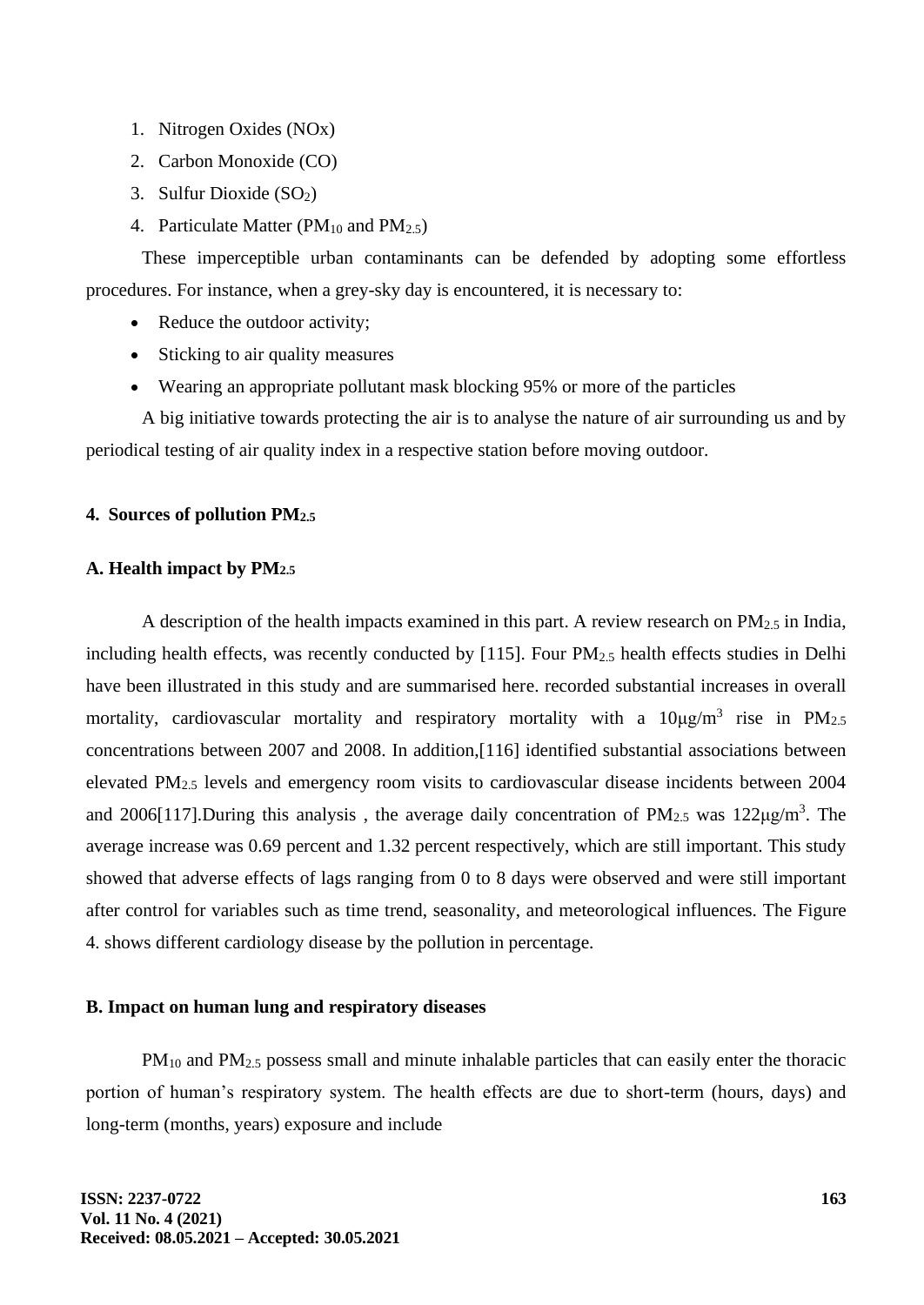i) Morbidity in respiratory and cardiovascular systems leading to exasperation in asthma and frequent admissions to hospitals.

ii) Cardiovascular, respiratory diseases and lung cancer showing high rates of mortality.

It is evident from the effects of short-term exposure to  $PM_{10}$  on respiratory system, but for mortality, and specifically as a result of long-term exposure,  $PM_{2.5}$  is a huge risk factor than the gross component of PM<sub>10</sub> (particles in the  $2.5-10\mu g/m^3$  range). It is calculated that all-cause daily mortality increases by 0.2–0.6 per cent per  $10\mu g/m^3$  of PM<sub>10</sub>[130,122]. Long-term exposure to PM<sub>2.5</sub> is related to an improvement in the long-term risk of cardiopulmonary mortality by  $6-13$  per  $10\mu g/m^3$ of PM<sub>2.5</sub> [123-125]. In particular, people already with lung or heart disease, elderly adults and children are the most vulnerable groups. Exposure to PM causes problems in lung development for children resulting in reversible lung function deficits and improper growth of lungs and a deficit in lung functioning for a long term [126]. There is no evidence of a normal level of exposure or a threshold at which there are no severe health effects. Exposure is prevalent and voluntary in nature leading to create awareness about this health determinant.

Minute particles having sizes smaller than 10 micrometres in diameter impose the human health under risk by getting deeper in to the lungs and its passages, heart while others enter in to the blood stream. Therefore the size is directly connected to the capability of particles in creating dangerous effects in human. Various scientific studies have shown that a variety of health hazards are directly resulted from exposure to particle pollution such as:

- More fatality in lung and heart diseases
- Frequent mild heart attacks
- Uneven heartbeat
- Exasperated asthma
- Improper functioning of lungs

Repetitive respiratory symptoms like airways irritation, coughing or breathing difficulties People already with heart or lung problems, children and elderly people are prone more to get affected by particle emissions.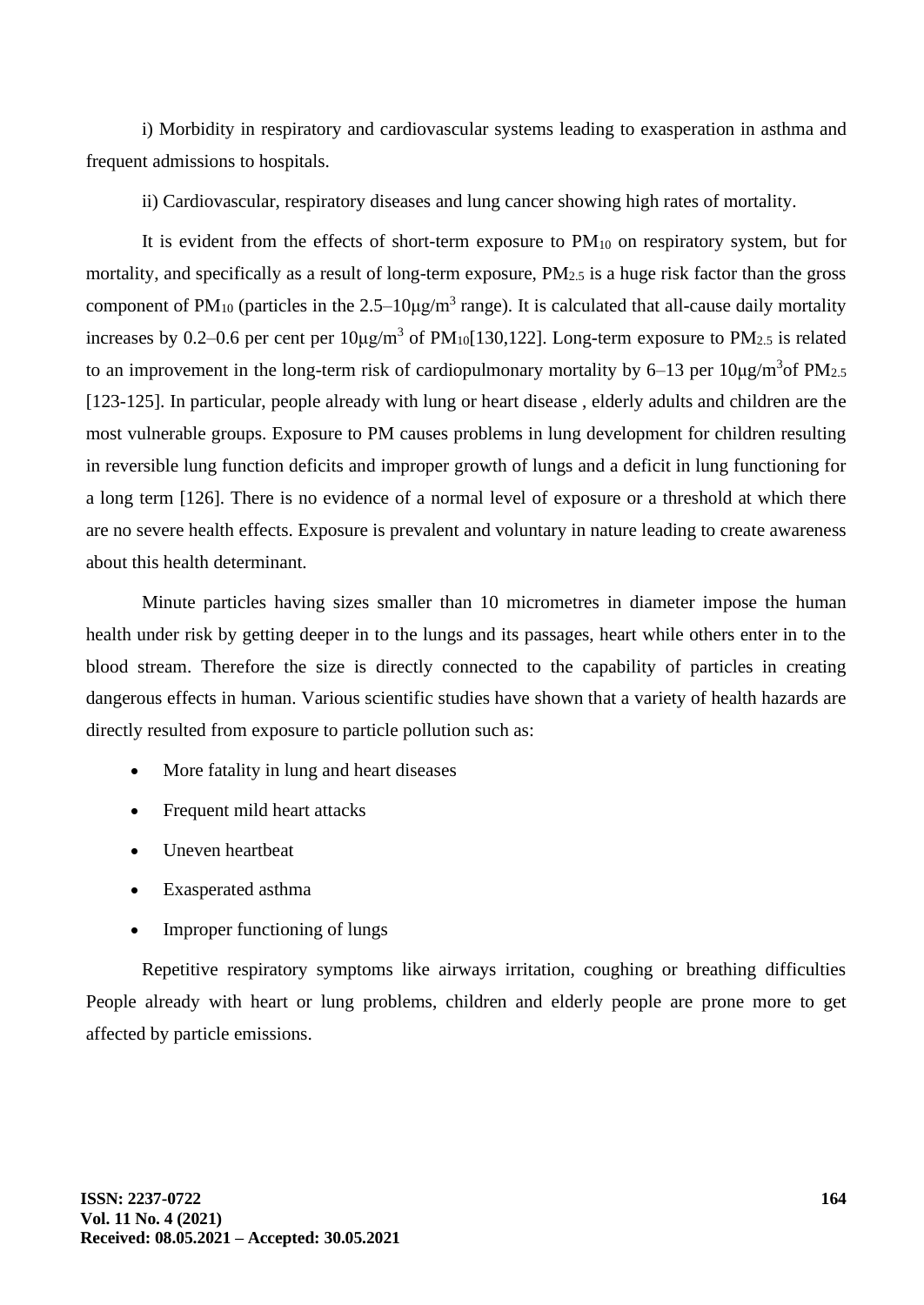

Fig. 4 - Different kind of disease caused by pollution

### **C. Environmental Effects of air pollution**

Polluted air creates hazardous effects to both human and environment [127]. The most crucial impact of environment is the outpour of acid rain having harmful proportions of nitric and sulfuric acid. It can be either in wet form (rain, fog, snow) or in rain form (particles and gas) It can acidify the aquatic and soil environment and can affect trees and crops, as well as damage to constructions and external carvings, statues. Industries, nuclear plants, heavy vehicles create smaller particles which get distributed in air in the form of hazes. The atmosphere's visibility is obscured during the occurrence of hazes. The presence of ozone at stratosphere shields the ultraviolet sunlight from harming the human whereas ground level ozone is detrimental in the form of a pollutant. Miserably, stratospheric ozone is being exhausted and destructed by chemicals, pesticides and aerosols from various types of industries and vehicles that causes disastrous consequences in human life [128] and crops[129] due to the thinning of ozone layer. The temperature of earth is stabilised by the greenhouse effect concept and Global climate change grows as a life threatening problem these years. This protection effect is destroyed by human induced activities by emitting huge volume of greenhouse gases. Global warming effects have the ruinous power over all living creatures, forests, biodiversity, agriculture and the water system. People living in poorly built buildings and houses in hot climate countries are most prone to risky life according to the report [130] when temperature rises. Sterility and pre mature birth problems have been reported. When the nutrient(nitrogenic) concentration elevates to a higher point, it induces the large volume of aquatic algae blooming which is termed as Eutrophication. It in turn puts fish and other aquatic species at risk. In accordance with Canada Acid Rain Program, it is evident that there is a serious concentration of contaminants with which the atmosphere can tolerate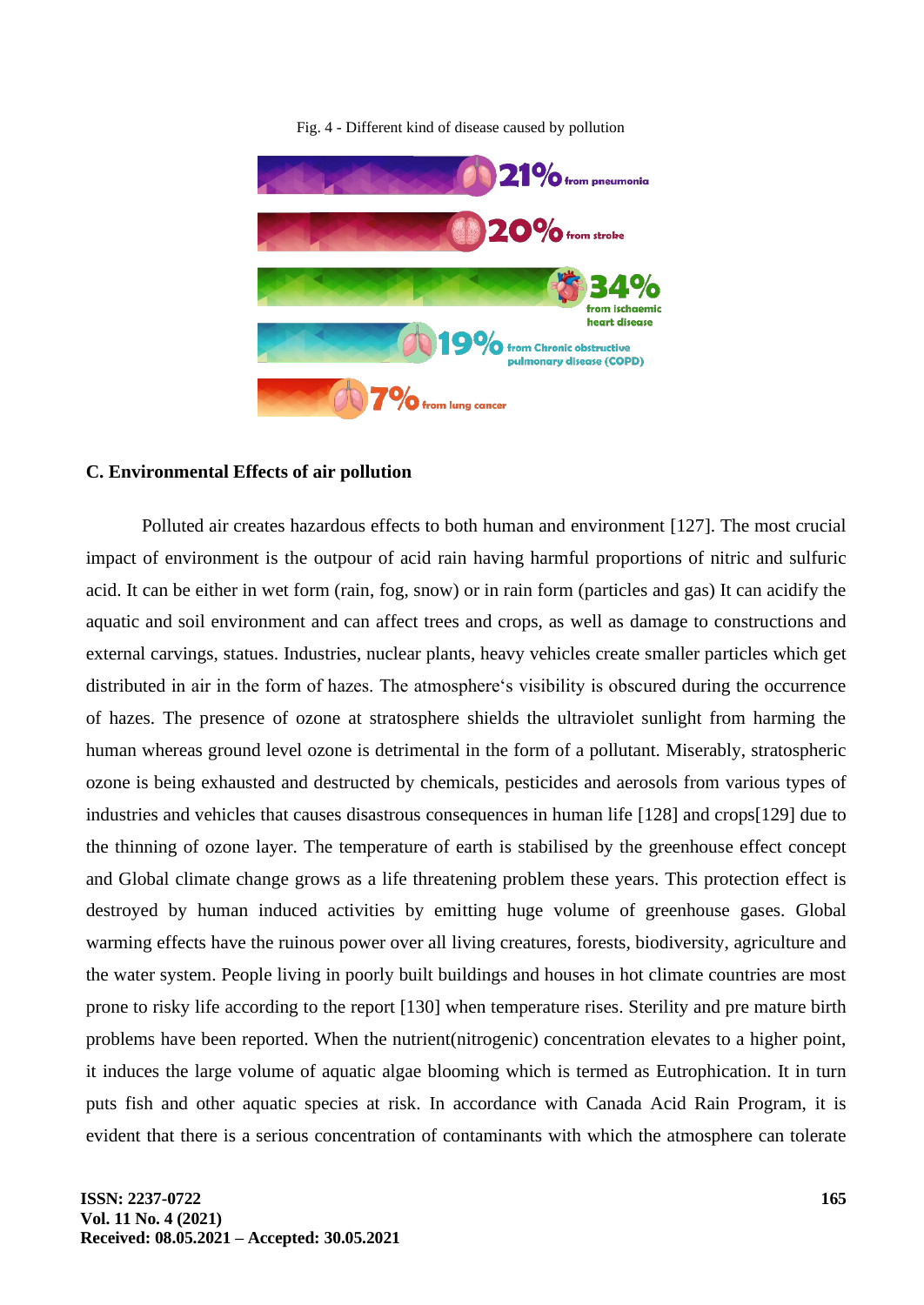to some extent without being destructed and is connected with the system's capability to neutralise acidity. This load has been approximated at 20 kg /yr [131].People inhabiting the cities are comparatively facing greater exposure to PM as per the Global Health Observatory (GHO) data in 2016[24]. And it is around 90% greater than air quality guidelines given by WHO. It sets the Air Quality Guideline which is the annual mean concentration of particulate matter (PM). The guideline for PM<sub>2.5</sub> does not exceed  $10\mu g/m^3$  annual mean or 25  $\mu g/m^3$  for 24 hours average and PM10 does not exceed 20  $\mu$ g/m<sup>3</sup> annual mean or 50  $\mu$ g/m<sup>3</sup> for 24 hours average. Starting from India (68 $\mu$ g/m<sup>3</sup>), Bangladesh (58.6 $\mu$ g/m<sup>3</sup>), Bhutan (35.4 $\mu$ g/m<sup>3</sup>), Myanmar (34.6  $\mu$ g/m<sup>3</sup>), the Democratic Citizens of the Republic of Korea (31.0μg/m<sup>3</sup>), Thailand (26.6μg/m<sup>3</sup>), Timor-Leste (18.2μg/m<sup>3</sup>), Indonesia (16.4 $\mu$ g/m<sup>3</sup>) and Sri Lanka (15.1 $\mu$ g/m<sup>3</sup>) with the exception of the Maldives (7.7 $\mu$ g/m<sup>3</sup>) showed that the annual mean concentration of fine particulate matter in urban areas surpassed.

### **D. Airway system impact**

The health effects of air pollution on the airway system (lower airways) include acute and chronic changes in pulmonary function, increased frequency and prevalence of respiratory symptoms, allergen sensitization of airways, and exacerbation of respiratory infections such as rhinitis, sinusitis, pneumonia, alveolitis, and legion disease. The key agents for these health effects are the combustion products SO2, NO2, SPM with a mean aerodynamic diameter of less than 10μg and lower, and CO. Fine SPM, formaldehyde and infectious organisms may also serve as important agents in addition to indoor air contaminants.

# **E. Efficient Strategies for Pollution Avoidance**

Pollution in air can be reduced by using some efficient strategies in transport, urban planning, power generation and manufacturing:

- Industry related: smoke stacks can be reduced by using appropriate cleaning technologies; urban and agricultural waste should be managed properly including methane gas from waste sites as an alternative approach to incineration (for use as biogas);
- Electricity: Activities like cooking, heating and lighting should be managed using economical and renewable household energy solutions
- Transport: electricity should be made to generate in sustainable modes; systematizing rapid mass transit, mass walking and cycling networks. Initiating inter urban rail freight and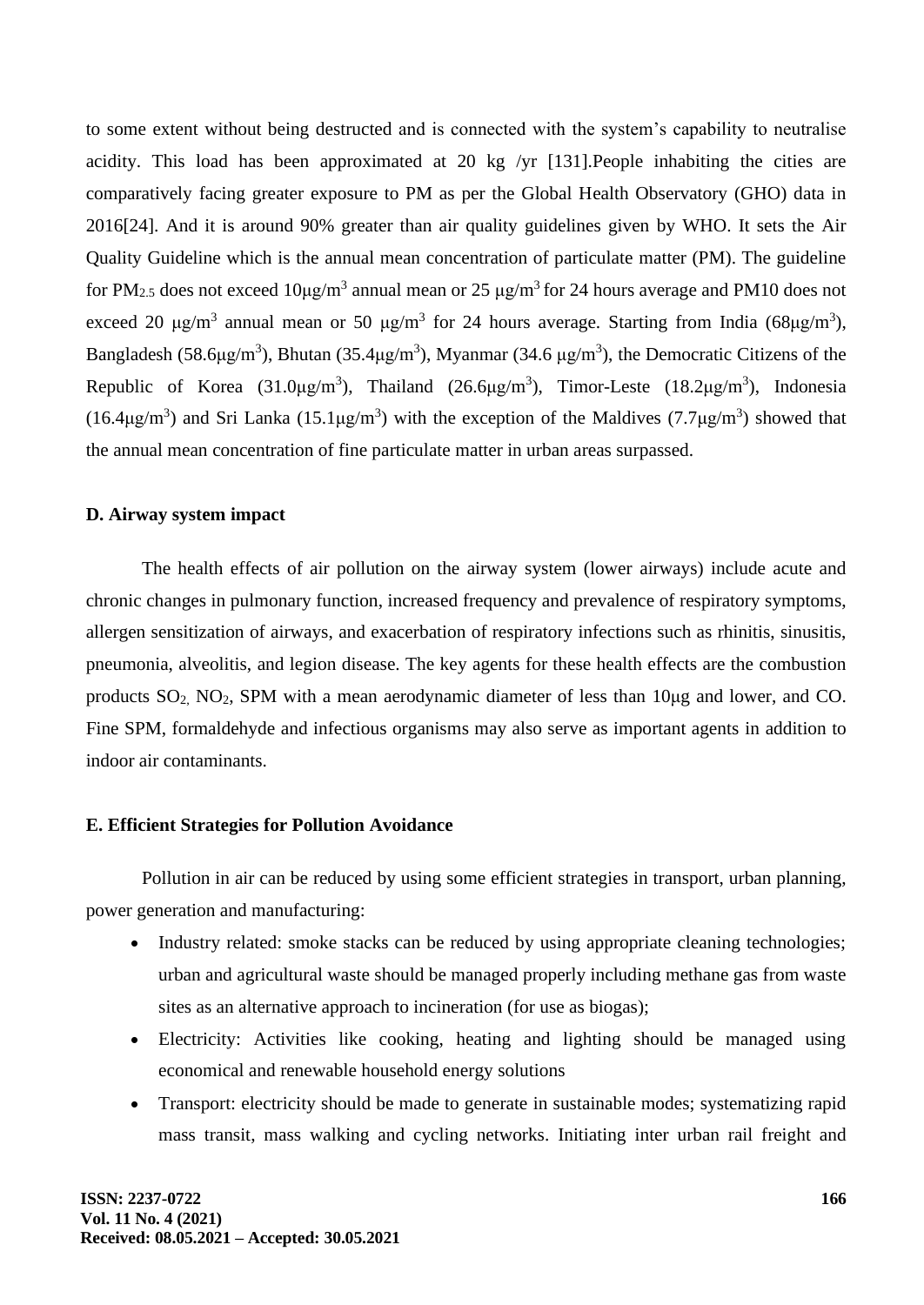passenger transport; moving towards cleaner heavy-duty diesel vehicles, low-emission vehicles and fuels and low-Sulfur fuels;

- Urban planning: The buildings should be constructed in a way to enhance the energy efficiency and cities are to be made greener and compact
- Low-emission fuels and non-combustion renewable energy sources should be promoted for usage like solar , wind or hydro power; co-generation of heat and power; and distributed generation of energy like mini-grids and rooftop solar power generation.
- Urban and agricultural waste management: adopting different methodologies for reducing and separating, recycling and re-use or reprocessing of wastes; Promoting anaerobic waste digestion for biogas production which is a refined as well as feasible biological waste management approach; replacing the open solid waste incineration with low cost alternatives. Combustion methodologies with severe emission controls are mandatory for unavoidable incinerations.

#### **5. Indoor PM2.5 Control**

PM<sub>2.5</sub> avoidances strategies in indoor Figure 5 typic different solutions to overcome the pollution namely energy efficient power management, Solar based energy, Eco-friendly battery powered vehicles, intelligent waste management and smart agricultural activities.

#### **A. Filters and Conditioner Recommendation**

It becomes crucial to decrease the outcomes of  $PM<sub>2.5</sub>$  over the occupants health by regular monitoring of its indoor pollution level as short term elimination of  $PM_{2.5}$  is impractical. Some research works have focussed on selecting a particular combination of air philtres, for instance, design of an a plan to reduce the PM2.5 level in indoor [132] .A philtre efficiency test is conducted based on a particle size, counting system and a  $PM_{2.5}$  weight filtration method for different air philtres with varying materials and particle removal efficiencies under the similar experimental factors. A preliminary standard is provided by the relativity between the above said two filtration efficiencies to select PM2.5 air philtres specifically for air cooling and ventilation systems at indoor. The effectiveness with respect to filtration for varying categories of PM2.5 philtres was examined by [133] and stated admissible philtre combination schemes depending on the pollution status of  $PM_{2.5}$  in different places. Preliminary air conditioning systems are designed on a  $PM<sub>2.5</sub>$  concentration model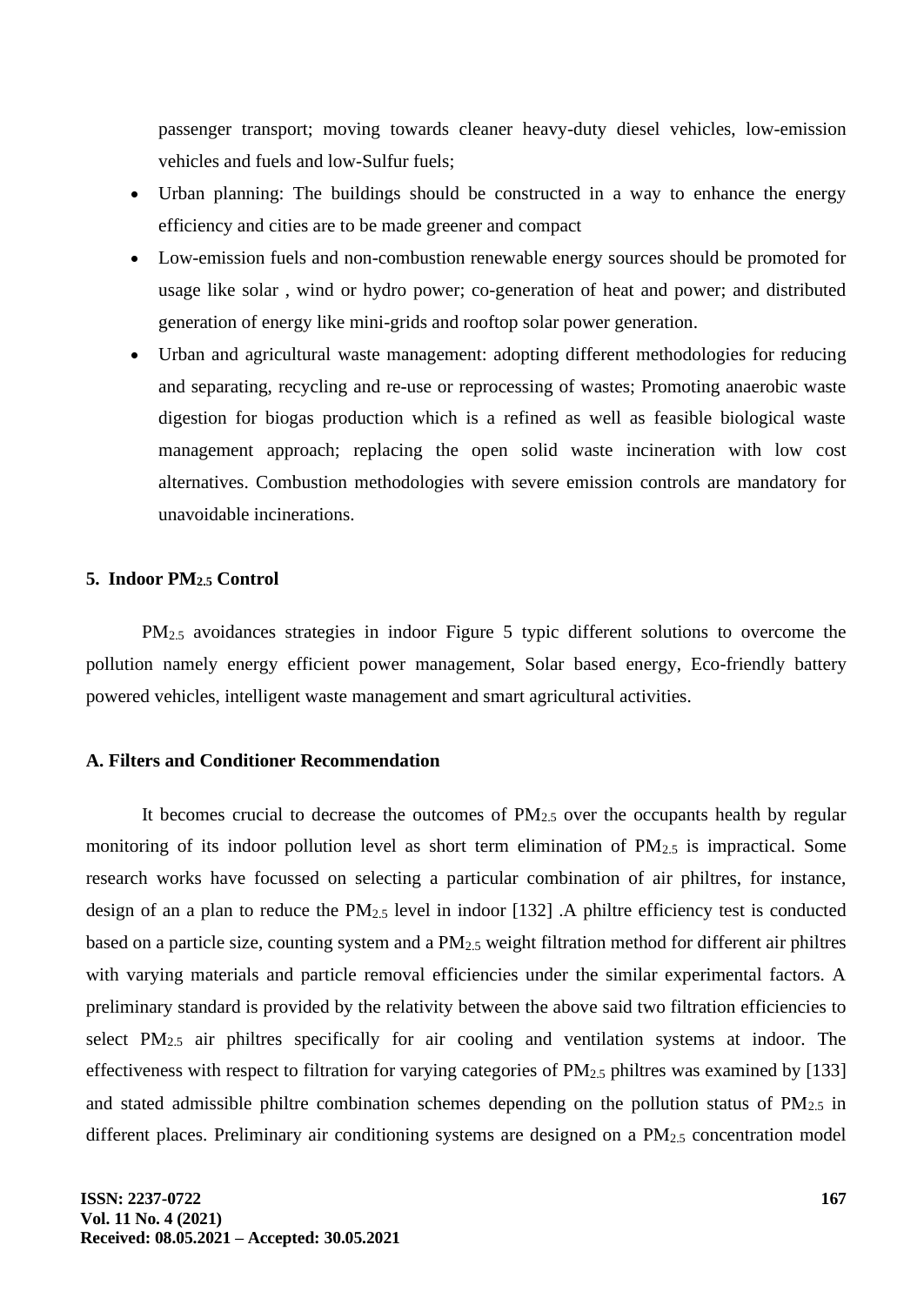for indoor is designed by [134] in accordance with the law of conservation of mass. The development in filtration and the flow rate of fresh air on indoor  $PM_{2.5}$  is analysed with respect to primary, return and supply air sections. Since the split air conditioning systems are ductless systems, widely installed in most residential buildings for controlling the indoor environment in India. Evaporating and condensing units are separated from each other by indoor and outdoor heat exchangers respectively. Closing the doors and windows is the major step taken by the people of india in dealing with  $PM_{2.5}$ . Consequently, fresh air is not handled by air philtres and it's the point where PM<sub>2.5</sub> cracks. Maintaining an indoor atmosphere safely inside the buildings with isolated AC exists as an unsolved problem in India.



# **B. New Material for PM2.5 Air Filters**

New philtre products production is being worked by the researchers. Electro spun polyvinylidene fluoride (PVDF) doped with negative ion powders (NIPs) provide an efficiency of 99.9% in purification when it is embedded with highly efficient and lower resistance air purifying components [135]. A highly effective polyimide nanofiber air philtre is devised by [136] with highthermal-stability polyimide nanofibers and its performance efficiency rates to 99.5 % in eliminating the automotive exhaust at heavy temperatures. Polyether sulfone membrane is a reusable hollow fibre given by [137] which is highly permeable using single-jet wet-spinning technology. The capture capacity of PM2.5 is higher in these above mentioned philtres and can be employed in Ac systems that eliminates the need of removing the PM2.5 at indoor. It becomes impractical to implement this mode of philtres due to the heavy investment cost in the initial stage. Another mode of invention is that creating and adding the sensors to windows which permits the flow of air by reducing the costs of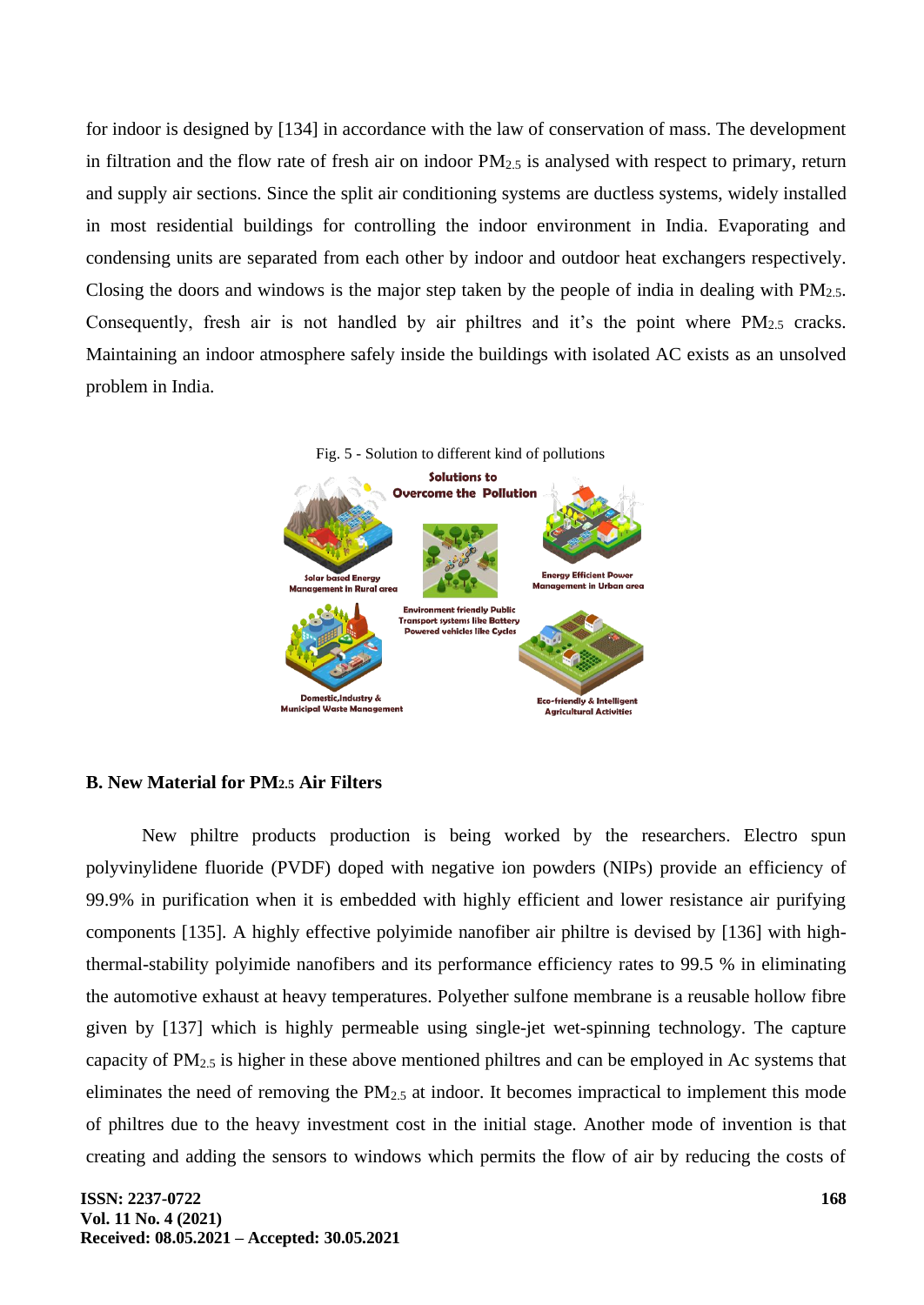filtration. A new technique named blow-pinning that allows coating on a window screen with nanofiber transparent air philtre with an efficiency of > 99 per cent with 80 per cent optical clarity of PM<sub>2.5</sub> removal by [140]. The average value of the harmonic mean air exchange rate is better below the nationally fixed norms when there are open windows analysed by[141]. Natural ventilation can be improved by reducing the resistance of philtres and that needs further research activities.

### **C. Anti-Haze Based AC**

The Existing AC's are needed to be customized for purifying  $PM_{2.5}$  because of the frequent occurrence of hazy weather that reminding about the importance and essentiality of air quality improvement to people. Familiar air conditioning companies provides AC products enhanced with PM2.5 purification functionalities. A novel Cleanable PM2.5 purification technic is used in Midea 's air conditioner (AC) products that generate an electrical field to capture the  $PM_{2.5}$  emitting charged particles in the dust collection system with the help of an electrical generator. A visualization functionality to acquire the  $PM_{2.5}$  by providing a 5-colour indicator in every AC unit is devised by Haier's air conditioning firm. The indicator turns into red for denoting the high level of  $PM_{2.5}$  at indoor and suggests the occupants to turn on the PM2.5 removal mode. It turns into blue to indicate the normal level of  $PM_{2.5}$ . A highly efficient electric field is formed to capture the  $PM_{2.5}$  by Panasonic air conditioners. It works by emitting negatively charged "nanoe-G" that is absorbed by PM2.5 present in the air, and that results in negatively charged  $PM_{2.5}$  which is easily captured by the electric field. PM<sub>2.5</sub> is purified by thee combination of three different techniques in Kelon air conditioning products such as stripping, packaging and melting technologies .

#### **D. PM2.5 Control strategies in outdoor**

A variety of recommendations are needed to carry out since the issue of outdoor air pollution persist to be undetermined. The suggestions are as follows;

- Logical usage of energy.
- Adapting to less-polluting fossil fuels.
- Expanding the usage of non-fossil energy sources.
- Adoption of latest eco friendly combustion techniques
- Framing stern standards over the emissions from air pollutants.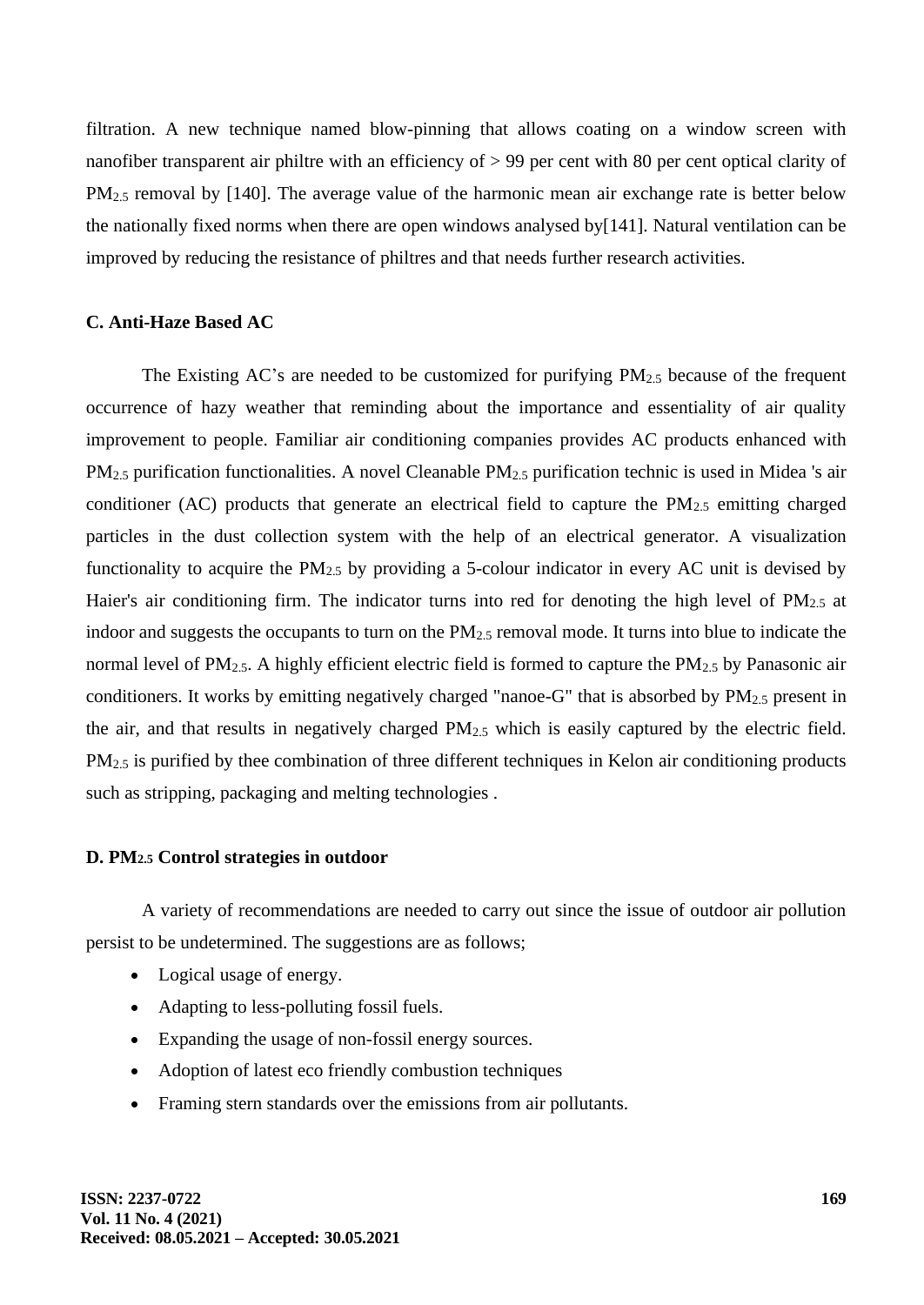The research works conducted world wide are aiming to bring an in depth perception of atmosphere and its associated problems with air pollution especially to human society. Nevertheless, newer methodologies for combustion of fossil fuels and controlling the pollution should be developed. The accessibility and stability in data regarding the air pollutant emissions should be increased and also it should entice the guidelines which are being the most principal part of recommendations in framing the control policies on air pollution.

### **6. Cities based pollutants impact in India**

The pollutants parameters like  $PM_{2.5}PM_{10}$ ,  $SO_2$  and  $NO_2$  is observed in various cities located in India. Based on the air quality index the colour coding is used to visualize the above parameter. The non marked parameter value is still analysing phase(due data collection human error).Figure 6. Depicts PM<sub>2.5</sub> ,Figure 7. Depicts PM<sub>10</sub> ,Figure 8. Depicts  $SO_2$  and Figure 9. Depicts NO<sub>2</sub>. The references AQI is listed in Table 1.

| <b>AQI Category (Range)</b> | $PM_{10}$ 24-hr | PM <sub>2.5</sub> 24-hr | $NO224-hr$ | $SO224-hr$ |
|-----------------------------|-----------------|-------------------------|------------|------------|
| Good $(0-50)$               | $0 - 50$        | $0 - 30$                | $0 - 40$   | $0 - 40$   |
| Satisfactory (51-100)       | 51-100          | $31 - 60$               | 41-80      | 41-80      |
| <b>Moderate (101-200)</b>   | 101-250         | $61 - 90$               | 81-180     | 81-380     |
| Poor $(201-300)$            | 251-350         | $91 - 120$              | 181-280    | 381-800    |
| <b>Very poor (301-400)</b>  | 351-430         | 121-250                 | 281-400    | 801-1600   |
| Severe $(401-500)$          | $430+$          | $250+$                  | $400+$     | $1600+$    |

Table 1. AQI Scale  $0-500$  (units:  $\mu$ g/m<sup>3</sup>)

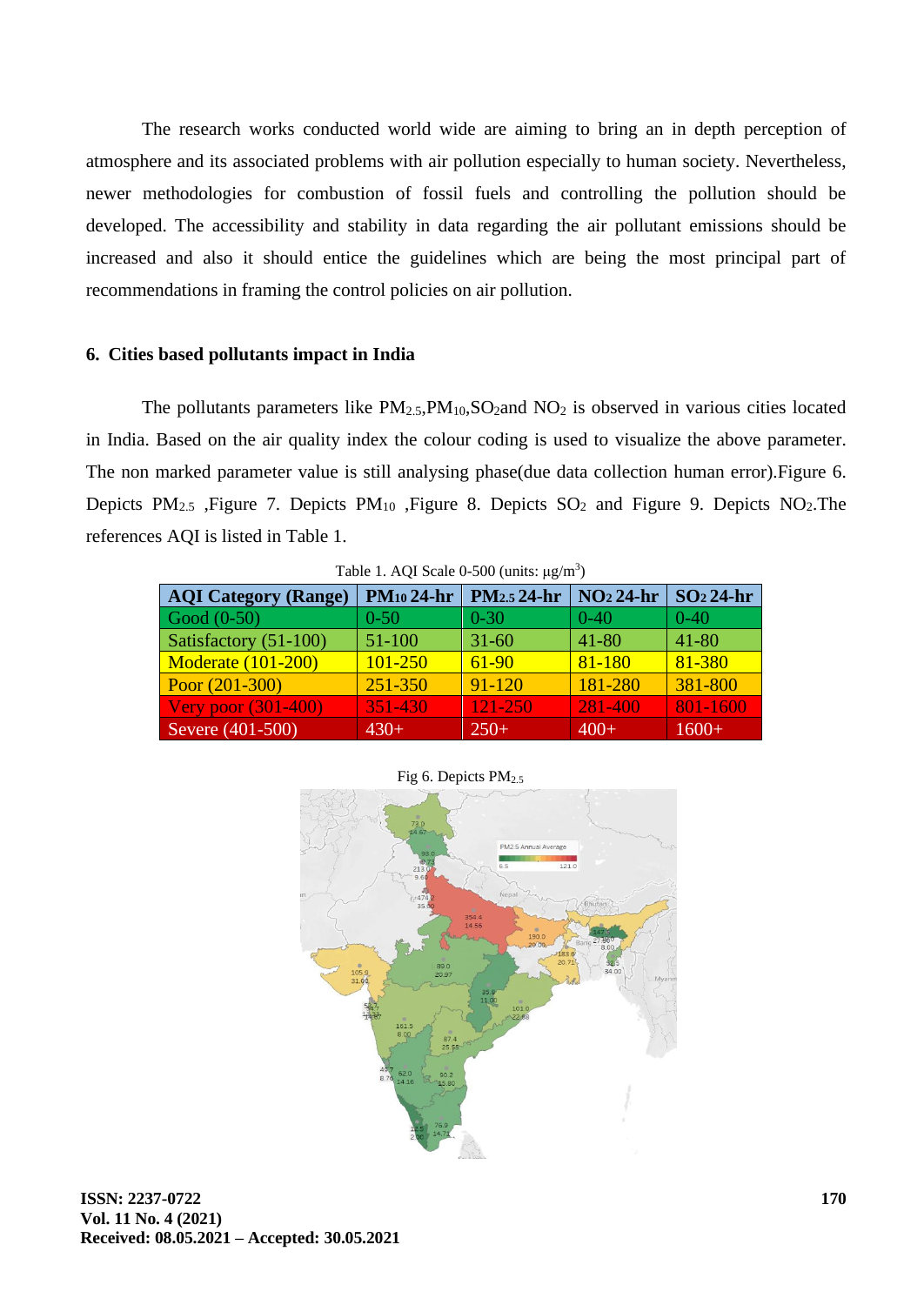



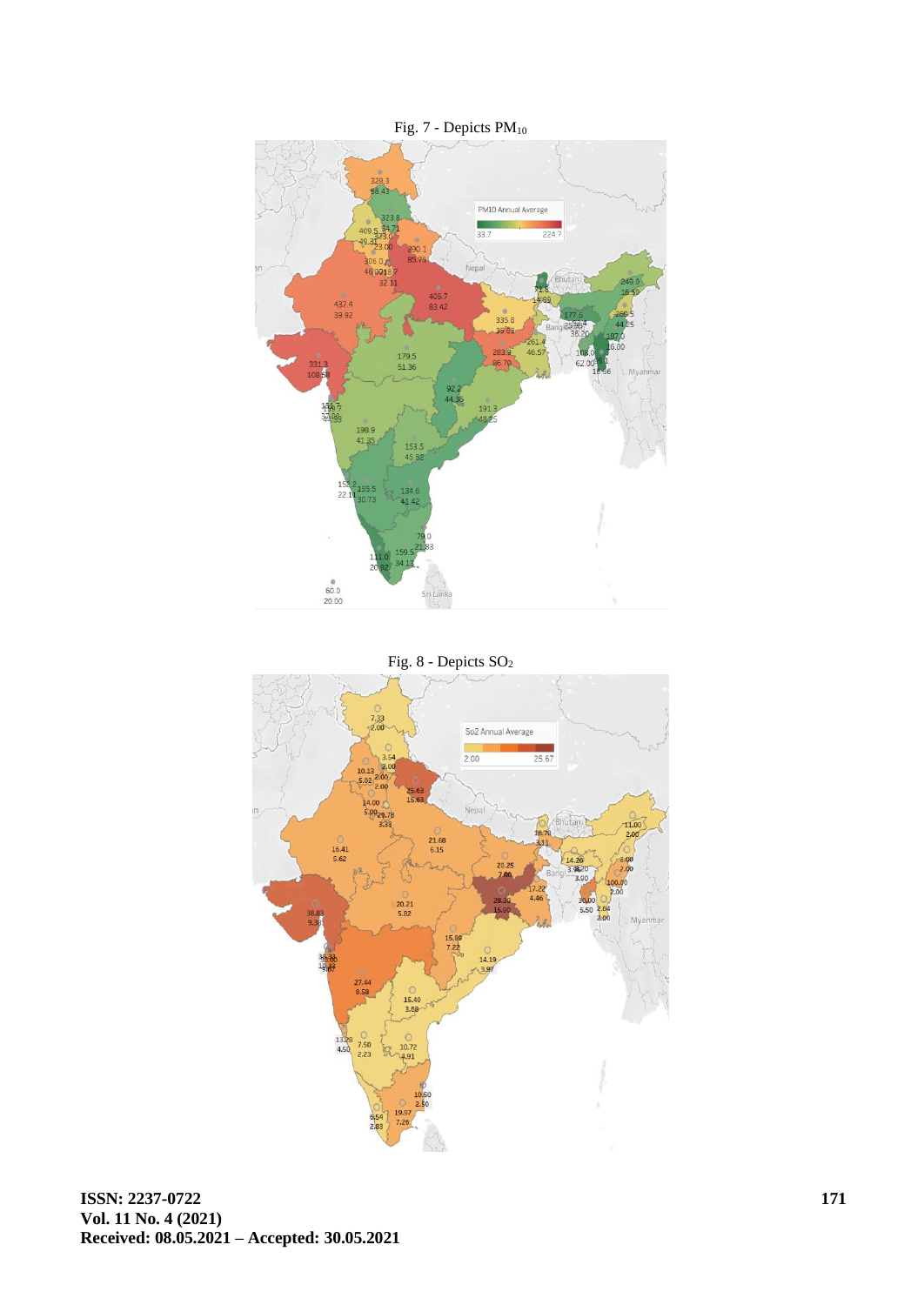

#### Fig. 9 - Depicts NO<sup>2</sup>

# **7. Summary**

It is clearly evident from recent researches that the concentrations of  $PM_{2.5}$  in cities like Mumbai and Delhi has affected the health adversely with increased rate of risks. Prolonged exposure to PM2.5 causes mortalities in blood circulation, respiration, hyper tension, lung diseases, COPD and advent of virus in respiratory tract like influenza and these effects in association with  $PM_{2.5}$  are assured by latest literature survey. People in Delhi are prone to these hazardous diseases as the city has higher concentrations of PM<sub>2.5</sub>. The PM<sub>2.5</sub> air quality standards were published in 2012 and that created a considerable drop of 36% in annual proportion of PM2.5 from 90μg/m 3 in 2012 to 58μg/m3 in 2017[62], but above Indian and International standards (Table 1). The systematic analysis of previous studies established the following targets for future works on PM2.5 health effects in India. Organising studies for a prolonged period of years to validate the connections between exposure and health effects. Obtaining finer exposure results with accurate spatial resolutions by deploying high density sampling drives and utilizing satellite based remote sensing techniques. Analysing the mechanisms causing severe health effects, specifically in a multipollutant scenario;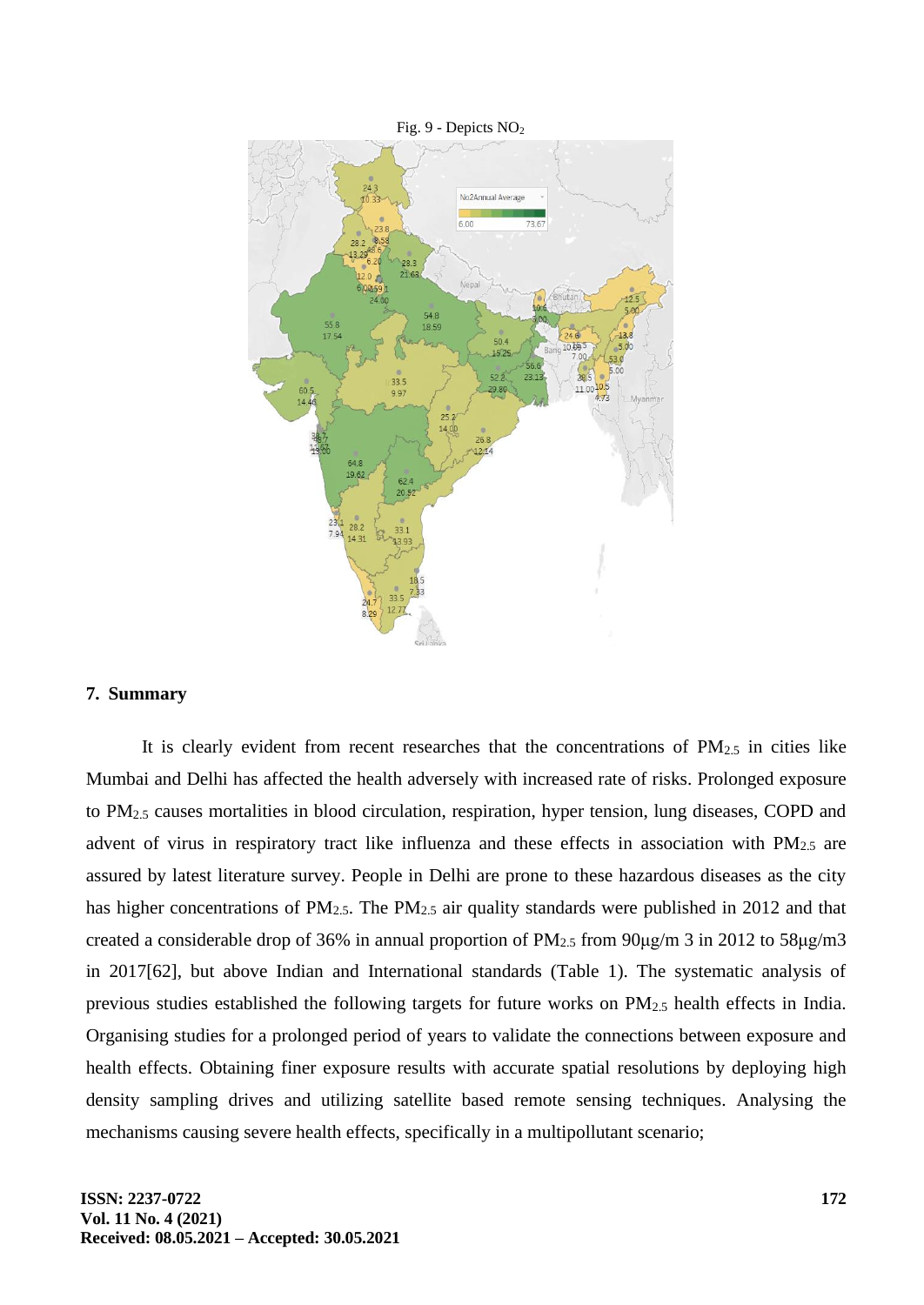- Recognising the seasonal patterns and sub-population vulnerabilities;
- validating the health effects in order to find the impact of PM's chemical compounds;
- Constant monitoring of ambient  $PM_{2.5}$ ;
- Investigating the conclusion of ultrafine PM exposure impacts.

Guidelines used in public health need to balance safety measures from hazardous effects and feasibility. The outcomes of this analysis need to demonstrate the arising and alarming need for tightening and revising the public health and environmental policies. Even though some milestones are reached, India has a long way to proceed further for optimising and controlling economic and energy formation. Focusing on these suggestions for future research works and regulations, this review will contribute for achieving a stability between growth and protection with respect to economics and environment.

# **References**

WHO, 2016. Ambient Air Pollution: a Global Assessment of Exposure and Burden of Disease. *World Health Organization,* pp. 40-42.

Liu, G., Liu, H., 2011. Using insulation in China's buildings: potential for significant energy savings and carbon emission reductions. *Low. Carbon Econ. 2* (4),220-223.

Diener, E., 1984. Subjective well-being. *Psychol. Bull.* 95 (3), 542-575.

Schmitt, M., 2013. Subjective well-being and air quality in Germany. *Schmollers Jahrb*. 133 (2), 275- 286.

Zhang, S.; Wang, Y.; Li, Y.; Zhang, P. Spatial distribution of haze pollution and its influencing factors. China Popular. Resource. Environ. 2017, 27, 15–22.

Ministry of Environmental Protection of the People's Republic of China. Bulletin on Environmental Conditions in China in 2015.

http://www.mep.gov.cn/hjzl/zghjzkgb/lnzghjzkgb/201606/P020160602333160471955.pdf

Ministry of Environmental Protection of the People's Republic of China. *Bulletin on Environmental Conditions in China in* 2016.

http://www.mep.gov.cn/hjzl/zghjzkgb/lnzghjzkgb/201706/ P020170605833655914077.pdf

Liang, Z.; Ma, M.; Du, G. Comparison of characteristics and trend analysis of atmospheric pollution in Beijing–Tainji–Shijiazhuang during 2003–2012. *Environ. Eng.* 2014, 12, 76–81.

Bergen S, Sheppard L, Sampson PD, et al. A national prediction model for PM2. 5 component exposures and measurement error–corrected health effect inference. *Environ Health Perspect* 2013; 121: 1017-25.

Stro B, Lipsett M, Reynolds P, et al. Long-term exposure to constituents of fine particulate air pollution and mortality: results from the California Teachers Study. *Environ Health Perspect* 2010; 118: 363-9.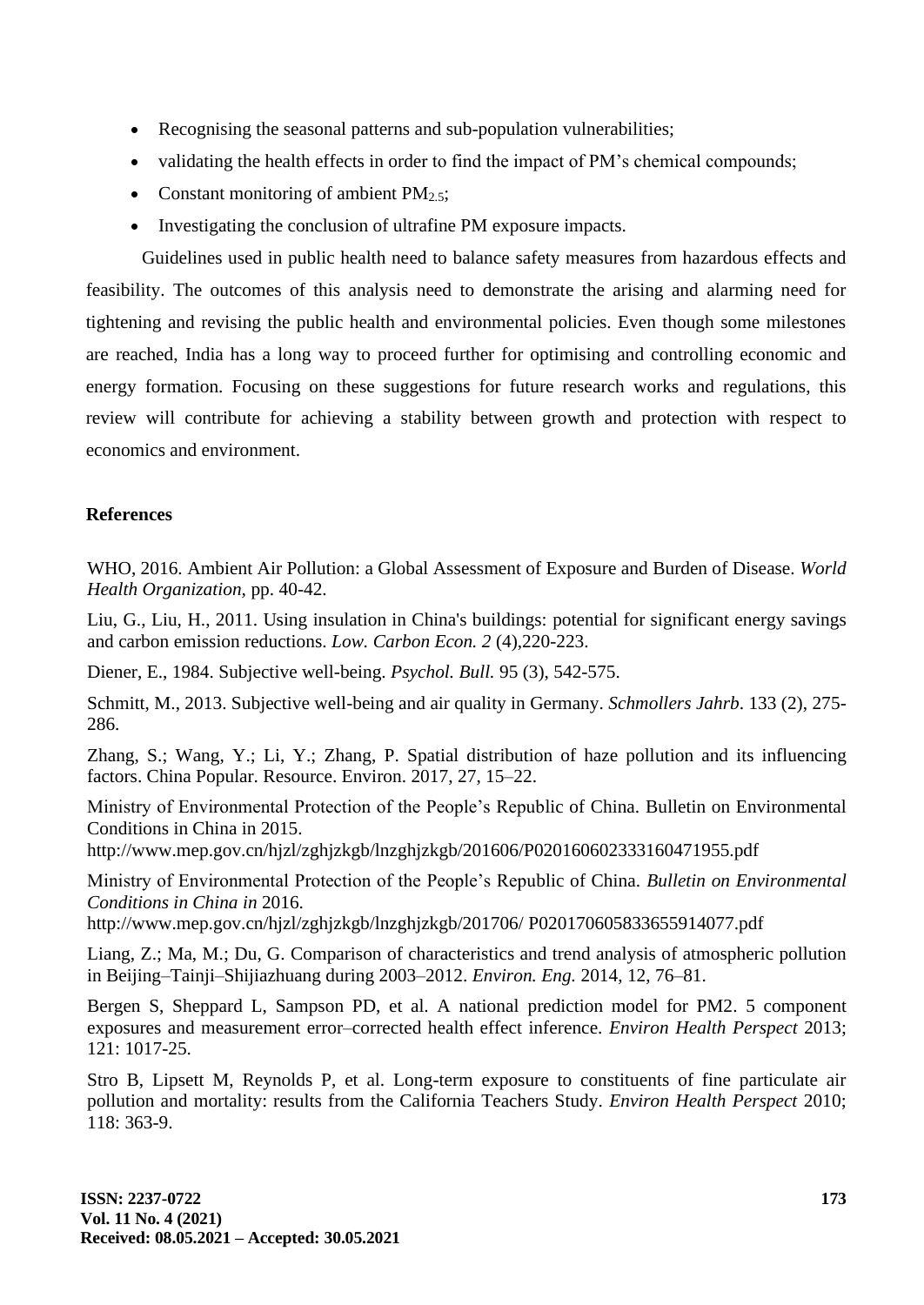Pope CA 3rd, Burnett RT, Thun MJ, et al. Lung cancer, cardiopulmonary mortality, and long-term exposure to fine particulate air pollution. *JAMA* 2002;287:1132-41.

Sun S, Qiu H, Ho KF, et al. Chemical components of respirable particulate matter associated with emergency hospital admissions for type 2 diabetes mellitus in Hong Kong. *Environ Int* 2016;97:93-9.

Bernard, S.M., Samet, J.M., Grambsch, A., Ebi, K.L., Romieu, I., 2001. The potential impacts of climate variability and change on air pollution-related health effects in the United States. *Environ. Health Perspect.* 109 (Suppl. 2), 199–209.

Wong, T.W., Tam, W., Yu, I.T.S., Wun, Y.T., Wong, A.H.S., Wong, C.M., 2006. Association between air pollution and general practitioner visits for respiratory diseases in Hong Kong. *Thorax* 61, 585–591.

Chang, H.H., Hao, H., Sarnat, S.E., 2014. A statistical modelling framework for projecting future ambient ozone and its health impact due to climate change. *Atmos. Environ.* 89,290–297.

Samoli, E., Stafoggia, M., Rodopoulou, S., Ostro, B., Declercq, C., Alessandrini, E., Diaz, J.,Karanasiou, A., Kelessis, A.G., Le Tertre, A., Pandolfi, P., Randi, G., Scarinzi, C., Zauli-Sajani, S., Katsouyanni, K., Forastiere, F., 2013. Associations between fine and coarse particles and mortality in Mediterranean cities: results from the MED-PARTICLES project. *Environ. Health Perspect.* 121, 932–938.

Guo, Y., Li, S., Tian, Z., Pan, X., Zhang, J., Williams, G., 2013. The burden of air pollution on years of life lost in Beijing, China, 2004–08: retrospective regression analysis of daily deaths. BMJ 347.

Selin, N.E., Wu, S., Nam, K.M., Reilly, J.M., Paltsev, S., Prinn, R.G., Webster, M.D., 2009. Global health and economic impacts of future ozone pollution. *Environ. Res. Lett.* 4,044014.

Fang, Y., Mauzerall, D., Liu, J., Fiore, A., Horowitz, L., 2013. Impacts of 21st century climate change on global air pollution-related premature mortality. *Clim. Chang.* 1–15.

Kinney, P.L., 2008. Climate change, air quality, and human health. *Am. J. Prev. Med.* 35,459–467.

Sujaritpong, S., Dear, K., Cope, M., Walsh, S., Kjellstrom, T., 2014. Quantifying the health impacts of air pollution under a changing climate—a review of approaches and methodology. *Int. J. Biometeorol.* 58 (2), 149–160.

D'Amato G, Pawankar R, Vitale C, Maurizia L. Climate change and Air Pollution: Effects on Respiratory Allergy. *Allergy, Asthma Immunology Research.* 2016 Sep si16; 8(5), 391- 395, doi: 10.4168/aair.2016.8.5.391

Watson JT, Gayer M, Connolly MA. Epidemics after Natural Disasters. *Emerg Infect Dis. 2007* Jan;  $13(1):1-5.$ 

Lindh E, Argentini C, Remoli ME, Fortuna C, Faggioni G, Benedetti E, et al. The Italian 2017 Outbreak Chikungunya Virus Belongs to an Emerging Aedes albopictus–Adapted Virus Cluster Introduced From the Indian Subcontinent. *Open Forum Infect Dis 2019* Jan; 6(1): ofy321, doi: 10.1093/ofid/ofy321

Calba C, Guerbois-Galla M, Franke F, Jeannin C, Auzet- Caillaud M, Grard G,Pigaglio L, Decoppet A, Weicherding J, Savaill MC, Munoz-Riviero M, Chaud P,Cadiou B, Ramalli L, Fournier P, Noël H, De Lamballerie X, Paty MC, Leparc-Goffart I. Preliminary report of an autochthonous chikungunya outbreak in France, July to September 2017. *Euro Surveill.* 2017 Sept; 22(39): pii=17- 00647.https://doi.org/10.2807/1560-917.ES.2017.22.39.17-00647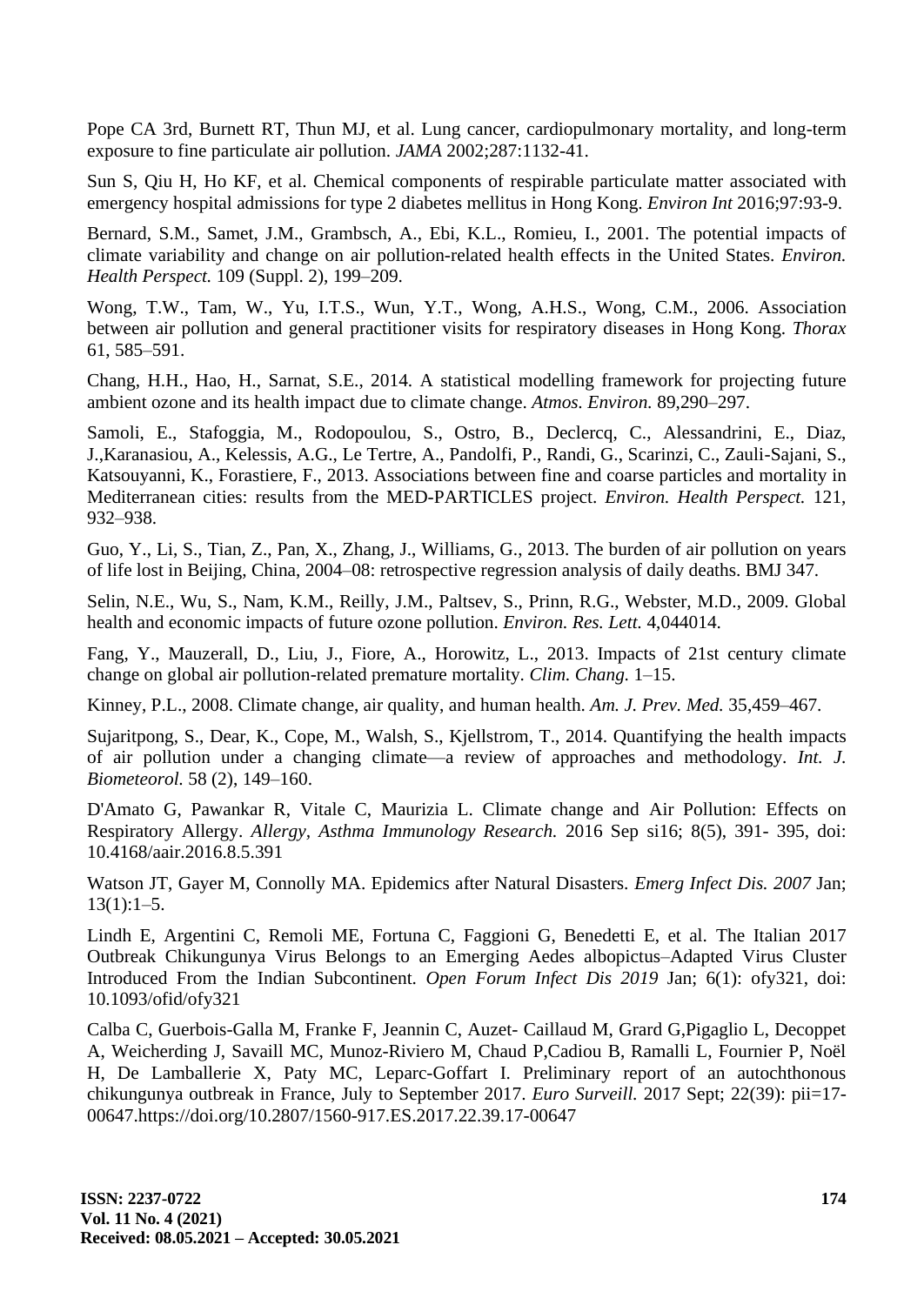Wil**s**on WE, Suh HH. Fine Particles and Coarse Particles: Concentration Relationships Relevant to Epidemiologic Studies. *J Air Waste Manag Assoc*. 1997 Dec;47(12):1238–1249.

US EPA (US Environmental Protection Agency).2018, pollution/particulate-matter-pm-basics

Cheung K, Daher N, Kam W, Shafer MM, Ning Z, Schauer JJ, et al. Spatial and temporal variation of chemical composition and mass closure of ambient coarse particulate matter ( $PM_{10}-PM_{2.5}$ ) in the Los Angeles area. *Atmos Environ.* 2011 May 1;45(16):2651–2662.

Zhang L, Yang Y, Li Y , Qian ZM, Xiao W, Wang X, Rolling CA, Liu E, Xiao J,Zeng W, Liu T, Li X, Yao Z, Wang H, Ma W, Lin H. Short-term and long-term effects of PM 2.5 on acute nasopharyngitis in 10 communities of Guangdong, China, *Sci Total Env,20* Oct 2019,688,136-142.

Kloog I, Ridgway B, Koutrakis P, Coull BA, Schwartz JD. Long- and Short-Term Exposure to PM 2.5 and Mortality Using Novel Exposure Models, *Epidemiology.* 2013 Jul; 24(4): 555–561. doi:10.1097/EDE.0b013e318294beaa

New Hampshire Department of Environmental Services. Current and Forecasted Air Quality in New Hampshire. Environmental Fact Sheet. 2019.

https://www.des.nh.gov/organization/commissioner/pip/factsheets/ard/documents/ard-16.pdf

Kappos AD, Bruckmann P, Eikmann T, Englert N, Heinrich U, Höppe P, et al.Health effects of particles in ambient air. Int J Hyg Environ Health. 2004 Jan 1;207(4):399–407.

Boschi N. Education and Training in Indoor Air Sciences. *Springer Science &Business Media;*  2012.p.245

Villányi V, Turk B, Franc B, Csintalan Z. *Ozone Pollution and its Bioindication.* In 2010.

Massachusetts Department of Public Health. Massachusetts State Health Assessment. Boston, MA; October 2017.

https://www.mass.gov/files/documents/2017/11/03/2017%20MA%20SHA%20final%20 compressed.pdf

Lorenzini G, Saitanis C. Ozone: A Novel Plant "Pathogen." 2003; p. 205–229, doi:10.1007/978-94- 017-0255-3\_8

Fares S, Vargas R, Detto M, Goldstein AH, Karlik J, Paoletti E, et al. Tropospheric ozone reduces carbon assimilation in trees: estimates from analysis of continuous flux measurements. Glob Change Biol. 2013 Aug;19(8):2427–2443.

Harmens H, Mills G, Hayes F, Jones L, Norris D, Fuhrer J. Air pollution and vegetation: ICP Vegetation Annual Report 2006/2007. 2012. Sep 1; ISBN: 978-1-906698-35-5

Emberson LD, Pleijel H, Ainsworth EA, den Berg M, Ren W, Osborne S, Mills G,Pandey D, Dentener F, Büker P , Ewert F, Koeble R, Van Dingenen R. Ozone effects on crops and consideration in crop models. *Eur J Agron .*2018 Oct; 100:19-34.

Alexopoulos A, Plessas S, Ceciu S, Lazar V, Mantzourani I, Voidarou C, et al. Evaluation of ozone efficacy on the reduction of microbial population of fresh cut lettuce (Lactuca sativa) and green bell pepper (Capsicum annuum). Food Control.2013 Apr 1;30:491– 496.

Alexopoulos A, Plessas S, Kourkoutas Y, Stefanis C, Vavias S, Voidarou C, et al. Experimental effect of ozone upon the microbial flora of commercially produced dairy fermented products. Int J Food Microbiol. 2017 Apr 4;246:5–11.

Maggio A, Fagnano M. Ozone Damages to Mediterranean Crops: Physiological Responses. Ital J Agron. 2008 Mar 31;13–20.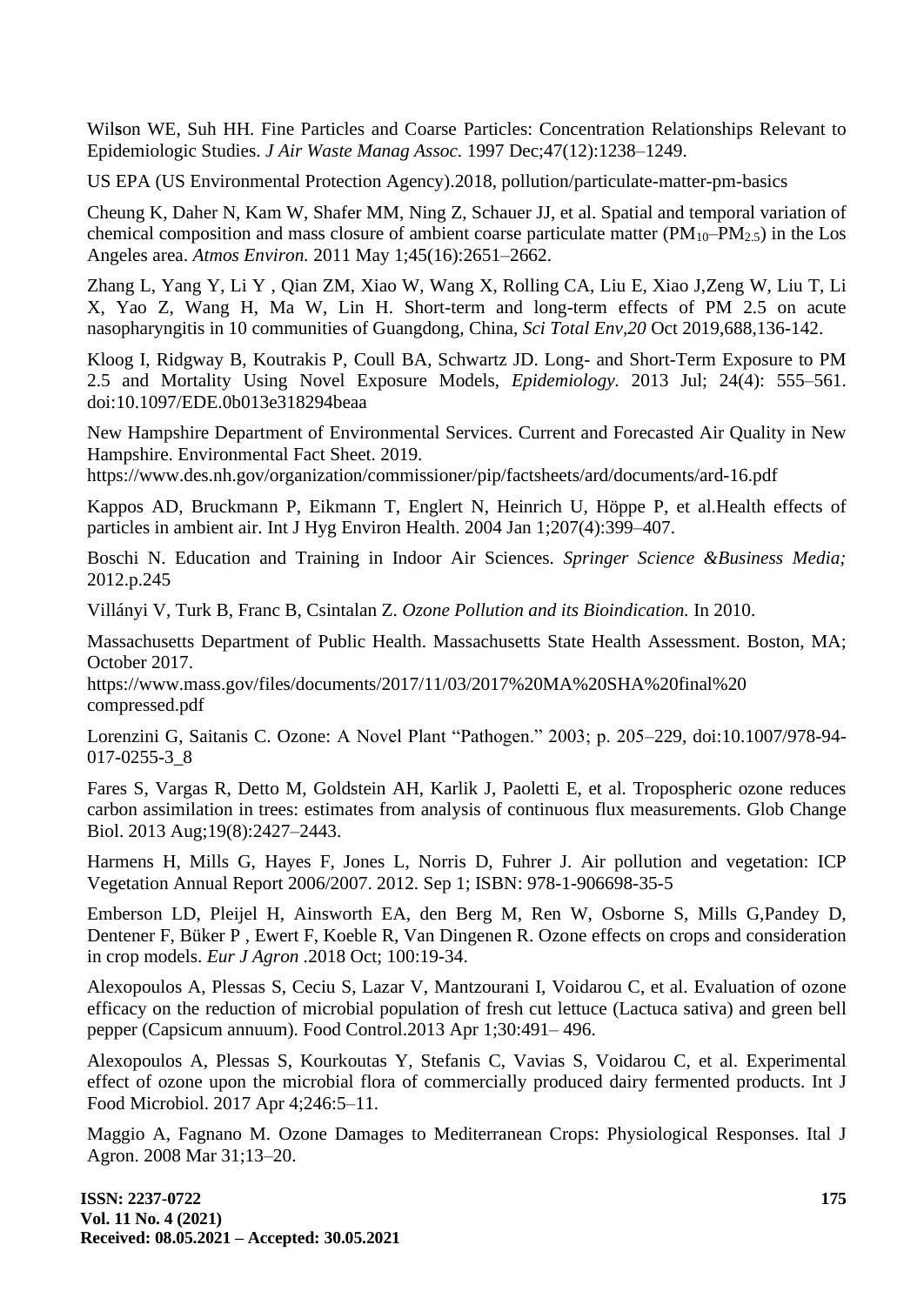McCarthy JT, Pelle E, Dong K, Brahmbhatt K, Yarosh D, Pernodet N. Effects of ozone in normal human epidermal keratinocytes. Exp Dermatol. 2013 May;22(5):360–36.

WHO. Health risks of ozone from long-range transboundary air pollution. http://www.euro.who.int/ data/assets/pdf\_file/0005/78647/E91843.pdf

Thiele JJ ,Traber MG, Tsang K, Cross CE, Packer L.. In vivo exposure to ozone depletes vitamins C and E and induces lipid peroxidation in epidermal layers of murine skin. Free Radical Biology & Medicine, 1997, 23:365–391.

Hatch GE, Slade R, Harris LP, McDonnell WF, Devlin RB, Koren HS, Costa DL, McKee J.Ozone dose and effect in humans and rats. A comparison using oxygen-18 labeling and bronchoalveolar lavage. Am J Respir Crit Care Med. 1994 Sep;150(3):676-83.

Lippmann M. Health effects of ozone. A critical review. JAPCA. 1989 May;39(5):672–95.

Gryparis A, Forsberg B, Katsouyanni K, Analitis A, Touloumi G, Schwartz J, Samoli E, Medina S, Anderson HR, Niciu EM, Wichmann HE, Kriz B, Kosnik M, Skorkovsky J, Vonk JM, Dörtbudak Z. Acute effects of ozone on mortality from the "air pollution and health: a European approach" project. Am J Respir Crit Care Med. 2004 Nov 15;170(10):1080-1087.

Hesterberg TW, Bunn WB, McClellan RO, Hamade AK, Long CM, Valberg PA. Critical review of the human data on short-term nitrogen dioxide (NO2) exposures: evidence for NO2 no-effect levels. Crit Rev Toxicol. 2009; 39(9):743–81.

Chen T-M, Gokhale J, Shofer S, Kuschner WG. Outdoor air pollution: nitrogen dioxide, sulfur dioxide, and carbon monoxide health effects. Am J Med Sci. 2007.Apr; 333(4):249– 56.

World Health Organization. Air Quality Guide-lines for Europe. Copenhagen, Denmark: WHO, Regional Office for Europe (in press).

Adhikari DP. A report on air pollution situational analysis and management plan. Kathmandu, Nepal: World Health Organization/Nepal and Department of Water Supply and Sewerage. 1999

Romieu I. Epidemiological studies of health effects arising from motor vehicle air pollution. In: Schwela D, Zali O, eds, Urban Traffic Pollution. London, UK: Ε & FN Spon, 1999; 9-69.

Schlesinger RB. Toxicology of sulfur oxides. In: Holgate ST, Samet JM, Koren HS, Maynard RL,eds, Air Pollution and Health. London, UK: Academic Press, 1999; 585-602.

U.S. Environmental Protection Agency. Air quality criteria for oxides of nitrogen. Research Triangle Park, North Carolina, USA: Environmental Criteria and Assessment Office, EPA-600/8-91/049aFcF.3v,1993.

World Health Organization. Nitrogen Oxides. Environmental Health Criteria 188. Geneva, Switzerland: WHO, 1997.

Hazucha MJ. Controlled exposure to ozone, nitrogen oxides and acids. In: Holgate ST, Samet JM, Koren HS, Maynard RL, eds, Air Pollution and Health. London, UK: Academic Press, 1999; 511- 530.

Ackermann-Liebrich U, Rapp R. Epidemio-logical effects of oxides of nitrogen, especially N 0 2 . In: Holgate ST, Samet JM, Koren HS, Maynard RL, eds, Air Pollution and Health. London, UK: Academic Press, 1999; 559-584.

Chauhan AJ, Krishna MT, Frew AJ, Holgate SJ. Exposure to nitrogen dioxide (N0 2 ) and the risk of respiratory disease. Rev Environ Health 1998;13: 91-98.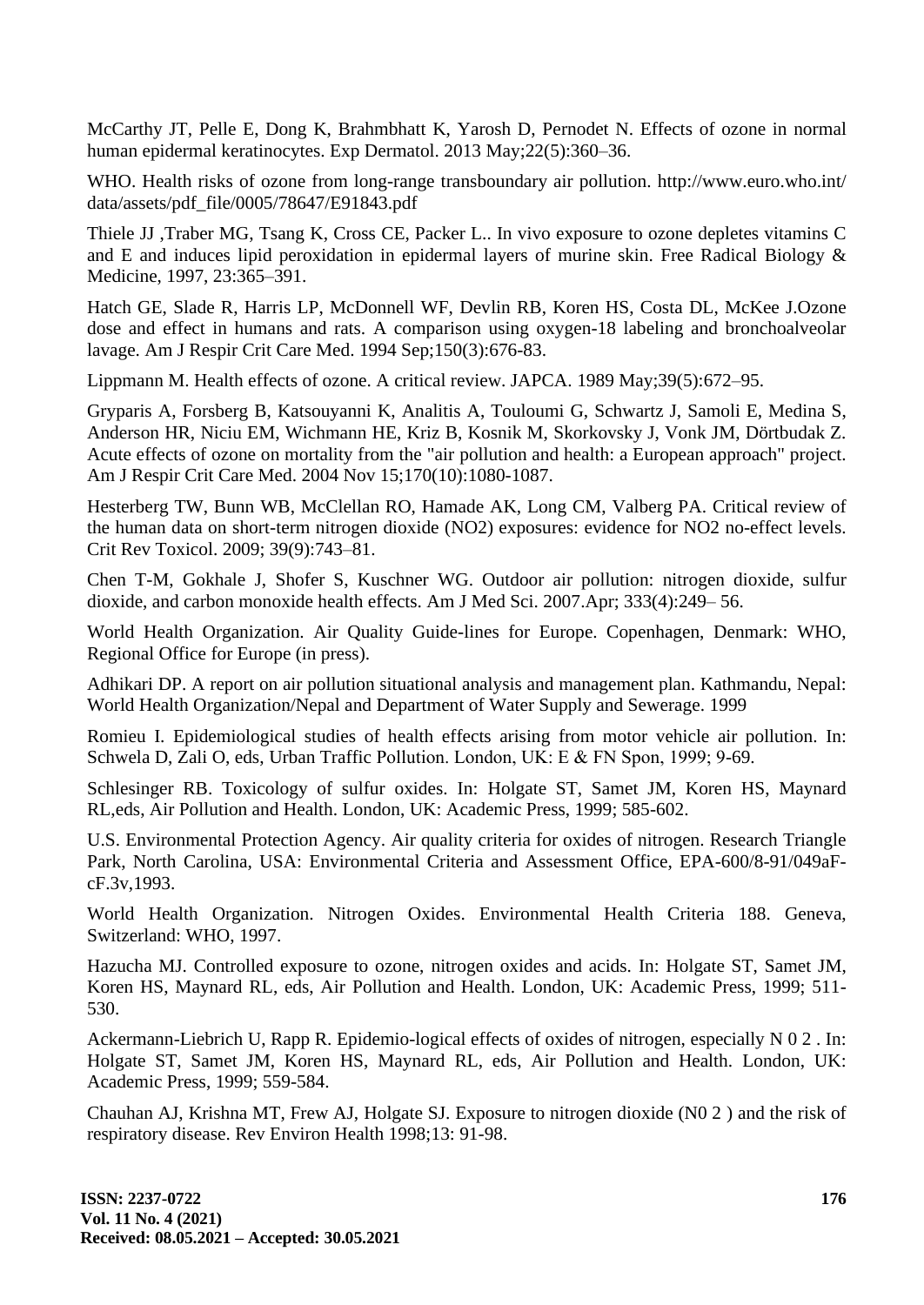Hasselblad V, Eddy DM, Kotchmar DJ. Synthesis of environmental evidence: Nitrogen dioxide epidemiology studies. J Air Waste Management Assoc 1992; 42: 662-671

Ostro BD, Lipsett MJ, Mann JK, Krupnick A, Harrington W. Air pollution and respiratory morbidity among adults in Southern California. Am J Epidemiol 1993; 137: 691-700.

Jarvis D, Chinn S, Sterne J, Luczynska C, Burney P. The association of respiratory symptoms and lung function with the use of gasfor cooking. Eur Respir J 1998; 11: 651-658.

Pilotto LS, Douglas RM, Attewell RG, Wilson SR. Respiratory effects associated with indoor nitrogen dioxide exposure in children. Int J Epidemiol 1997; 26: 788-796.

Tunnicliffe WS, Bürge PS, Ayres JG. Effect of domestic concentrations of nitrogen dioxide on airway responses to inhaled allergen in asthmatic patients. Lancet 1994; 344: 1733-1736.

Strand V, Rak S, Svartengren M, Bylin G. Nitrogen dioxide exposure enhances asthmatic reaction to inhaled allergen in subjects with asthma. Am J Respir Crit Care Med 1997; 155:881-887.

Strand V, Svartengren M, Rak S, Barck C, Bylin G. Repeated exposure to ambient level of N 0 2 enhances asthmatic response to a non sympto-matic allergen dose. Eur Respir J 1998; 12: 6 -12.

Forsberg Β, Stjemberg Ν, Linne R, Segerstedt Β, Wall S. Daily air pollution levels and acute asthma in southern Sweden. Eur Respir J 1998;12: 900-905.

Schwartz J. Lung function and chronic exposure to air pollution: a cross-sectional analysis of NHANES II. Environ Res 1989; 50: 309-321.

Schwartz J, Zeger S. Passive smoking, air pollution, and acute respiratory symptoms in a dairy study of student nurses. Am Rev Respir Dis 1990; 141: 62-67.

Pönkä A. Absenteeism and respiratory disease among children and adults in Helsinki in relation to low-level air pollution and temperature. Environ Res 1990; 52: 346 .

Braun-Fahrländer C, Ackermann-Liebrich U,Schwartz J, G n e h m HP, Rutishauser M, Wanner HU. Air pollution and respiratory symptoms in preschool children. Am Rev Respir Dis 1992; 145:42^17.

Braun-Fahrländer C, Vuille JC, Sennhauser FH, Neu U, Künzle Τ, Grize L, et al. and the SCARPOL Team. Respiratory health and long-term exposure to air pollutants in Swiss school children. Am J Respir Crit Care Med 1997; 155: 1042 - 1049 .

Schwartz J, Dockery DW, Neas LM, Wypij D, Ware JH, Spengler JD, et al. Acute effects of summer air pollution on respiratory symptom reporting in children. A m J Respir Crit Care Med 1994; 150: 1234 - 1242 .

Quackeboss JJ, Krzyzanowski M, Lebowitz MD. Exposure assessment approaches to evaluate respiratory health effects of particulate matter and nitrogen dioxide. J Exposure Anal Environ Epidemiol 1991; 1: 83 - 107 .

Linn W S , S h a m o o DA, Anderson K R , Peng RC,Avol EL, Hackney JD, G o n g Η Jr. Shortterm air pollution exposures and responses in Los Angeles area schoolchildren. J Exposure Anal Environ Epidemiol 1996; 6: 449 – 172

Roemer W, Hoek G, Brunekreef B. Effect of ambient winter air pollution on respiratory health of children with chronic respiratory symptoms. Am Rev Respir Dis 1993; 147: 118-124.

Hoek G, Brunekreef B. Effects of low-level winter air pollution concentrations on respiratory health of Dutch children. Environ Res 1994; 64:136-150.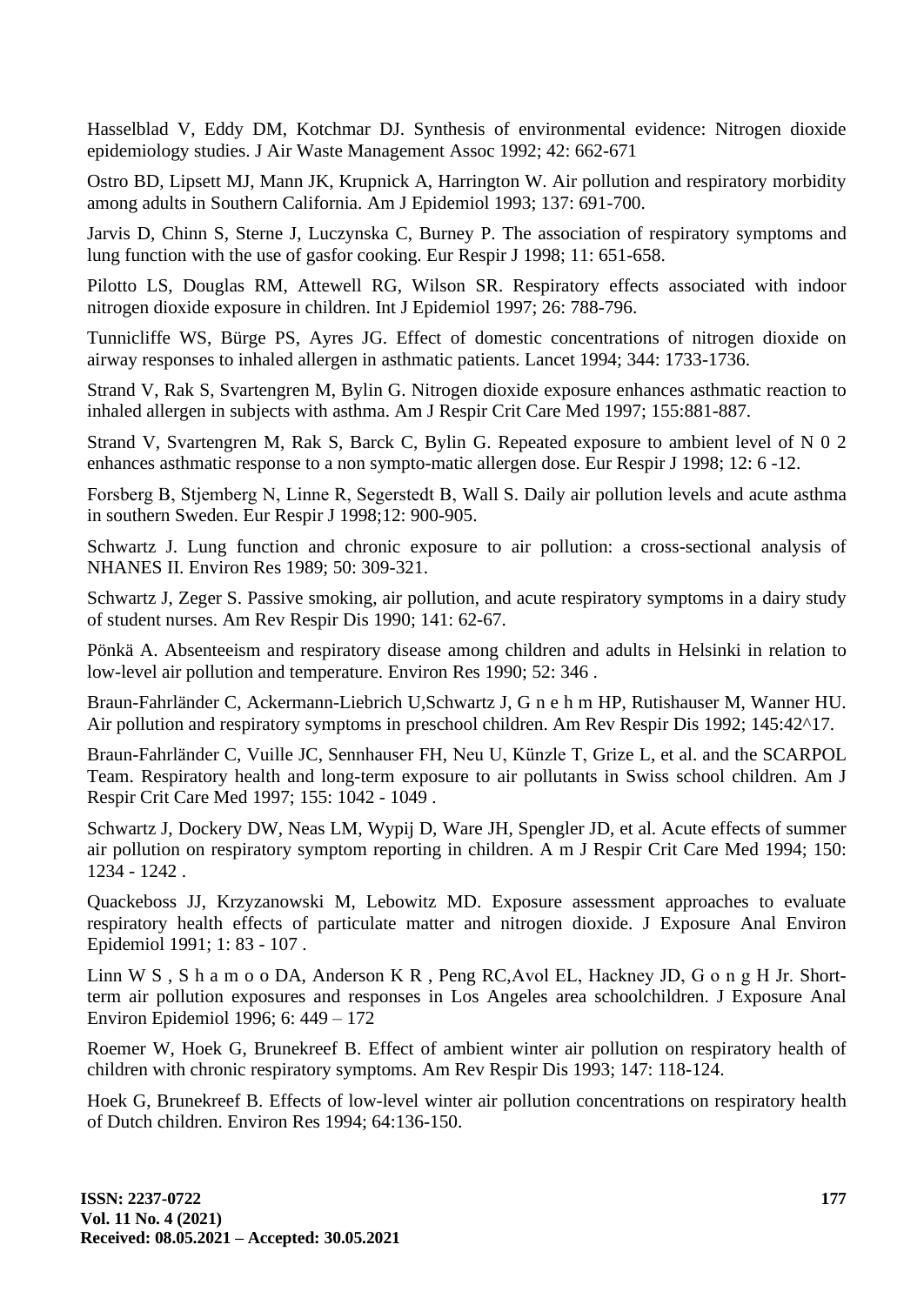Schwartz J, Zeger S. Passive smoking, air pollution, and acute respiratory symptoms in a dairy study of student nurses. Am Rev Respir Dis 1990; 141: 62-67.

Linn W S , S h a m o o DA, Anderson K R , Peng RC, Avol EL, Hackney JD, G o n g Η Jr. Shortterm air pollution exposures and responses in Los Angeles area schoolchildren. J Exposure Anal Environ Epidemiol 1996; 6: 449- 172

Bevan M A J , Proctor CJ, Baker Rogers J, Warren N D . Exposure to carbon monoxide, respirable suspended particulates, and volatile organic compounds while commuting by bicycle. Environ Sei Technol 1991; 25: 788 - 791 .

Van Wijnen JH, Verhoeff AP, .Jans H W , van Brüggen Μ. The exposure of cyclists, car drivers and pedestrians to traffic-related air pollutants. Int Arch Occup Environ Health 1995; 67: 187 -189.

Rudolf W. Concentration of air pollutants inside cars driving on highways and in down town areas.Sei Total Environ 1994; 176: 146 - 147 .

Dor F, Le-Moullec Y, Festy Β Exposure of city residents to carbon monoxide and monocyclic aromatic hydrocarbons during commuting trips in the Paris metropolitan area. J Air Waste Management Assoc 1995; 45: 103-110.

Fernandez-Bremauntz AA, Ashmore MR. Exposure of commuters to carbon monoxide in Mexico City. II. Comparison of in-vehicle and fixed-site concentrations. J Exposure Anal Environ Epidemiol 1995;5:497-510.

Van Wijnen JH, van der Zee SC. Traffic-related air pollutants: Exposure of road users and populations living near busy roads. Rev Environ Health 1998; 13: 1 - 26 .

Chan C C , Özkaynak Η, Spengler JD, Sheldon L Driver exposure to volatile organic compounds ,CO, ozone, and N02 under different driving conditions. Environ Sei Technol 1991; 25: 964 - 972 .

Zhang Yi, Stedman DH, Bishop GA, Guenther PL, Beaton SP. Worldwide on-road vehicle exhaust emissions study by remote sensing. Environ Sei Techno1 1995; 29: 2286 - 2294 .

Chow WK. Prediction of CO level near vehicular tunnel with waiting queue. J Environ Eng 1991;117: 116-125.

De Fre R, Bruynseraede P, Kretzschmar JG. Air pollution measurements in traffic tunnels. Environ-Health-Perspect 1994; 102(Suppl. 4), 31-37.

Salonen RO et al. Carbon monoxide poisonings during a junior ice hockey tournament. Am JRespir Crit Care Med 1994; 149: A661.

Hampson NB. Carbon monoxide poisoning at an indoor ice arena and bingo hall-Seattle, 1996. Morbid Mortal Weekly Rep 1996; 45: 265 – 267

U.S. Environmental Protection Agency. Air quality criteria for carbon monoxide. Washington, DC, USA: Office of Research and Development, EPA-600/B-90/045F, 1991.

Bascom R, Bromberg PA, Costa, DA, Devlin R, Dockery DW, Frampton MW, et al. Health effects of outdoor air pollution. Am J Respir Crit Care Med 1996; 153:3 - 50 (Part 1); 477 - 498

Romieu I. Epidemiological studies of health effects arising from motor vehicle air pollution. In: Schwela D, Zali O, eds, Urban Traffic Pollution. London, UK: Ε & FN Spon, 1999; 9-69.

Schlesinger RB. Toxicology of sulfur oxides. In: Holgate ST, Samet JM, Koren HS, Maynard RL, eds, Air Pollution and Health. London, UK: Academic Press, 1999; 585-602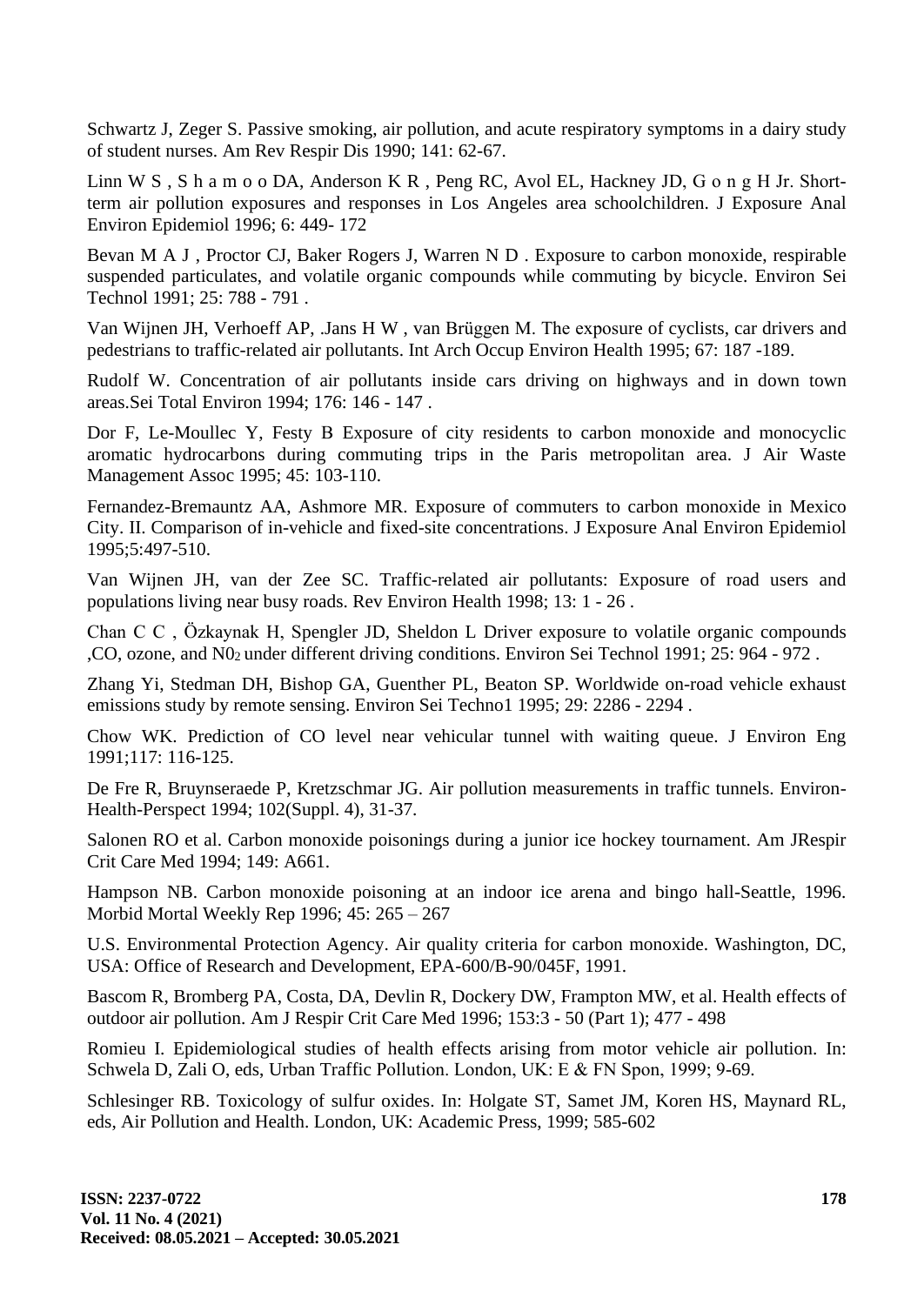Derriennic F, Richardson S, Mollie A, Lellouch J Short-term effects of Sulfur dioxide pollution on mortality in two French cities. Int J Epidemiol 1989; 18: 186-197.

Ackermann-Liebrich U, Leuenberger P, Schwartz J, Schindler C, Monn C, Bolognini G, et al. Lung function and long term exposure to air pollutants in Switzerland. Study on Air Pollution and Lung Diseases in Adults (SAPALDIA) Team. Am J Respir Crit Care Med 1997; 155: 122-129.

WHO (World Health Organization). Comparative quantification of health risks .p.1495- 1542 https://www.who.int/healthinfo/global\_burden\_disease/cra/en/

Goyer RA. Transplacental transport of lead. Environ Health Perspect. 1990 Nov;89:101-105.

Farhat A, Mohammadzadeh A, Balali-Mood M, Aghajanpoor-Pasha M, Ravanshad Y. Correlation of Blood Lead Level in Mothers and Exclusively Breastfed Infants: A Study on Infants Aged Less Than Six Months. Asia Pac J Med Toxicol. 2013 Dec 1;2(4):150–152.

Assi MA, Hezmee MNM, Haron AW, Sabri MYM, Rajion MA. The detrimental effects of lead on human and animal health, Vet World. 2016 Jun; 9(6): 660–671.doi: 10.14202/vetworld.2016.660-671

WHO (World Health Organization). Dioxins and their effects on human health [Internet]. [cited 2019 Oct 5]. Available from: https://www.who.int/news-room/fact-sheets/detail/dioxins-and-theireffects-on-human-health.

Nakano T, Otsuki T. Environmental air pollutants and the risk of cancer. Gan To Kagaku Ryoho. 2013 Nov; 40(11):1441–1445.

Atkinson RW, Fuller GW, Anderson HR, Harrison RM, Armstrong B. Urban ambient particle metrics and health. A time series analysis. Epidemiology 2010;21:501–11.

Chuang K-J, Yan Y-H, Chiu S-Y, Cheng TJ. Long-term air pollution exposure and risk factors for cardiovascular diseases among the elderly in Taiwan. Occup Environ Med 2011;68:64–8.

Johansson C, Norman M, Gidhagen L. Spatial & temporal variations of PM 10 and particle number concentrations in urban air. Environ Monit Assess 2007;127(1–3):477–87.

Madureira J, Paciência I, Fernandes EO. Levels and indoor–outdoor relationships of size-specific particulate matter in naturally ventilated Portuguese schools. J Toxicol Environ Health A 2012;75(22–23):1423–36.

Kabir E, Kim K-H, Sohn JR, Kweon BY, Shin JH. Indoor air quality assessment in child care and medical facilities in Korea. Environ Monit Assess 2012;184:6395–409.

Shi, J.; Yuan, D.; Zhao, Z. Residential indoor PM 2.5 sources, concentration and influencing factors in China.J. Environ. Health 2015, 32, 825–829.

Zhang, S.; Duan, Y. Ditermination the PM 2.5 concentration in the room of Liting mosquito-repellent incense and cigarette. Inn. Mong. Environ. Sci. 2013, 25, 184–185.

Li, T.; Cao, S.; Fan, D.; Zhang, Y.; Wang, B.; Zhao, X.; Leaderer, B.P.; Shen, G.; Zhang, Y. Duan, X. Household concentrations and personal exposure of PM 2.5 among urban residents using different cooking fuels. Sci. Total Environ. 2016, 548–549, 6–12. [PubMed]

Zhou, Z.; Liu, Y.; Yuan, J.; Zuo, J.; Chen, G.; Xu, L.; Rameezdeen, R. Indoor PM 2.5 concentrations in residential buildings during a severely polluted winter: A case study in Tian, China. Renew. Sustain. Energy Rev. 2016,64, 372–381.

Gui, F.; Ye, Q.; Zhou, Y.; Huang, H. Influences of sweeping on the Concentration of Particulate Matter in the indoor air. J. Anhui Univ. Technol. Nat. Sci. 2013, 30, 250–254.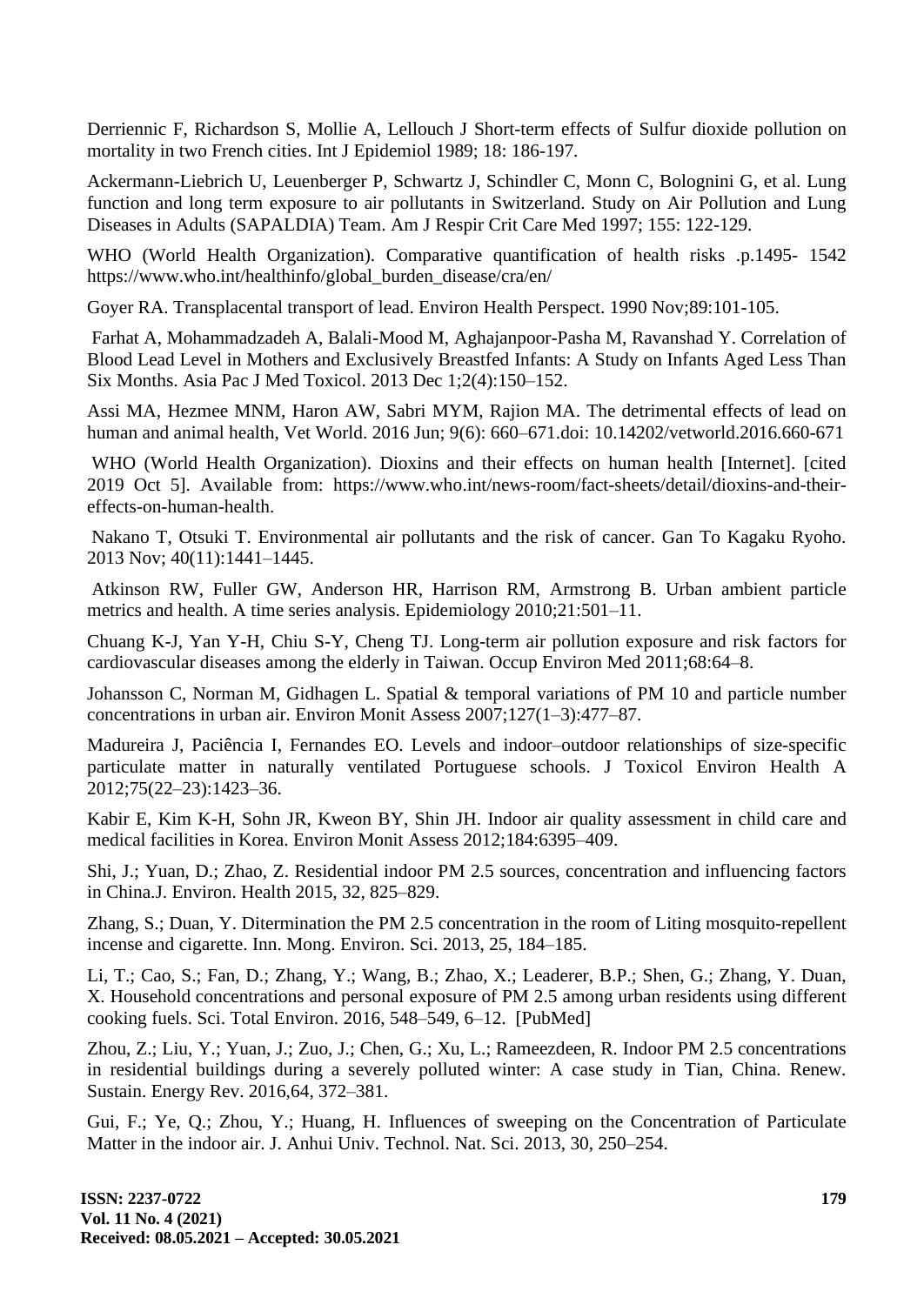Zhang, N.; Han, B.; He, F.; Xu, J.; Zhao, R.; Zhang, Y.; Bai, Z. Chemical characteristic of PM 2.5 emission and inhalational carcinogenic risk of domestic Chinese cooking. Environ. Pollut. 2017, 227, 24–30. [PubMed]

Pui, D.Y.H.; Chen, S.C.; Zui, Z. PM 2.5 in China: Measurements, sources, visibility and health effects, and mitigation. Particuology 2014, 13, 1–26.

Chen, R.; Li, Y.; Ma, Y.; Pan, G.; Zeng, G.; Xu, X.; Chen, B.; Kan, H. Coarse particles and mortality in three Chinese cities: The China air pollution and health effects study (CAPES). Sci. Total Environ. 2011, 409,4934–4938. [PubMed]

Guo, Y.; Jia, Y.; Pan, X.; Liu, L.; Wichmann, H.E. The association between fine particulate air pollution and hospital emergency room visits for cardiovascular diseases in Beijing, China. Sci. Total Environ. 2009, 407,4826–4830. [PubMed]

Guo, Y.; Tong, S.; Zhang, Y.; Barnett, A.G.; Jia, Y.; Pan, X. The relationship between particulate air pollution and emergency hospital visits for hypertension in Beijing, China. Sci. Total Environ. 2010, 408, 4446–4450. [PubMed]

.Li, P.; Xin, J.; Wang, Y.; Wang, S.; Li, G.; Pan, X.; Liu, Z.; Wang, L. The acute effects of fine particles on respiratory mortality and morbidity in Beijing, 2004–2009. Environ. Sci. Pollut. Res. Int. 2013, 20, 6433–6444. [PubMed]

Zheng, S.; Pozzer, C.; Cao, X.; Lelieveld, J. Long-term (2001–2012) concentrations of fine particulate matter (PM 2.5) and the impact on human health in Beijing, China. Atmos. Chem. Phys. 2015, 15, 5715–5725.

Du, Y.; Li, T. An assessment of health-based economic costs linked to fine particulate (PM 2.5) pollution: A case study of haze during January 2013 in Beijing, China. Air Qual. Atmos. Health 2016, 9, 439–445.

Air quality guidelines: global update 2005. Particulate matter, ozone, nitrogen dioxide and sulfur dioxide. Copenhagen, WHO Regional Office for Europe, 2006 (http://www.euro.who.int/en/whatwe-do/health-topics/environment-and-health/air-quality/publica-tions/pre2009/air-quality-guidelines. global-update-2005.-particulate-matter,-ozone,-nitrogen-dioxide-and-sulfur-dioxide).

Samoli E et al. Acute effects of ambient particulate matter on mortality in Europe and North America: results from the APHENA Study. Environmental Health Perspectives, 2008,116(11):1480– 1486.

Beelen R et al. Long-term effects of traffic-related air pollution on mortality in a Dutch cohort (NLCS-AIR Study). Environmental Health Perspectives, 2008, 116(2):196–202.

Krewski D et al. Extended follow-up and spatial analysis of the American Cancer Society linking particulate air pollution and mortality. Boston, MA, Health Effects Institute, 2009

Pope CA III et al. Lung cancer, cardiopulmonary mortality, and long-term exposure to fine particulate air pollution. Journal of the American Medical Association, 2002, 287(9):1132–1141.

Ashfaq A, Sharma P. Environmental effects of air pollution and application of engineered methods to combat the problem. J Indust Pollut Control .2012 Dec; 29 (1) . Available from: http://www.icontrolpollution.com/ peer-reviewed/ environmental-effects-of-air- pollution-andapplication-of-engineered-methods-to-combat-the-problem-45739.html

Madronich S, de Gruijl F. Skin Cancer and UV radiation. Nature. 1993 Jan 13;366: 23-29.118. Teramura A. Effects of UV-B radiation on the growth and yield of crop plants.Physiol Plant. 2006 Apr 28; 58:415–427.